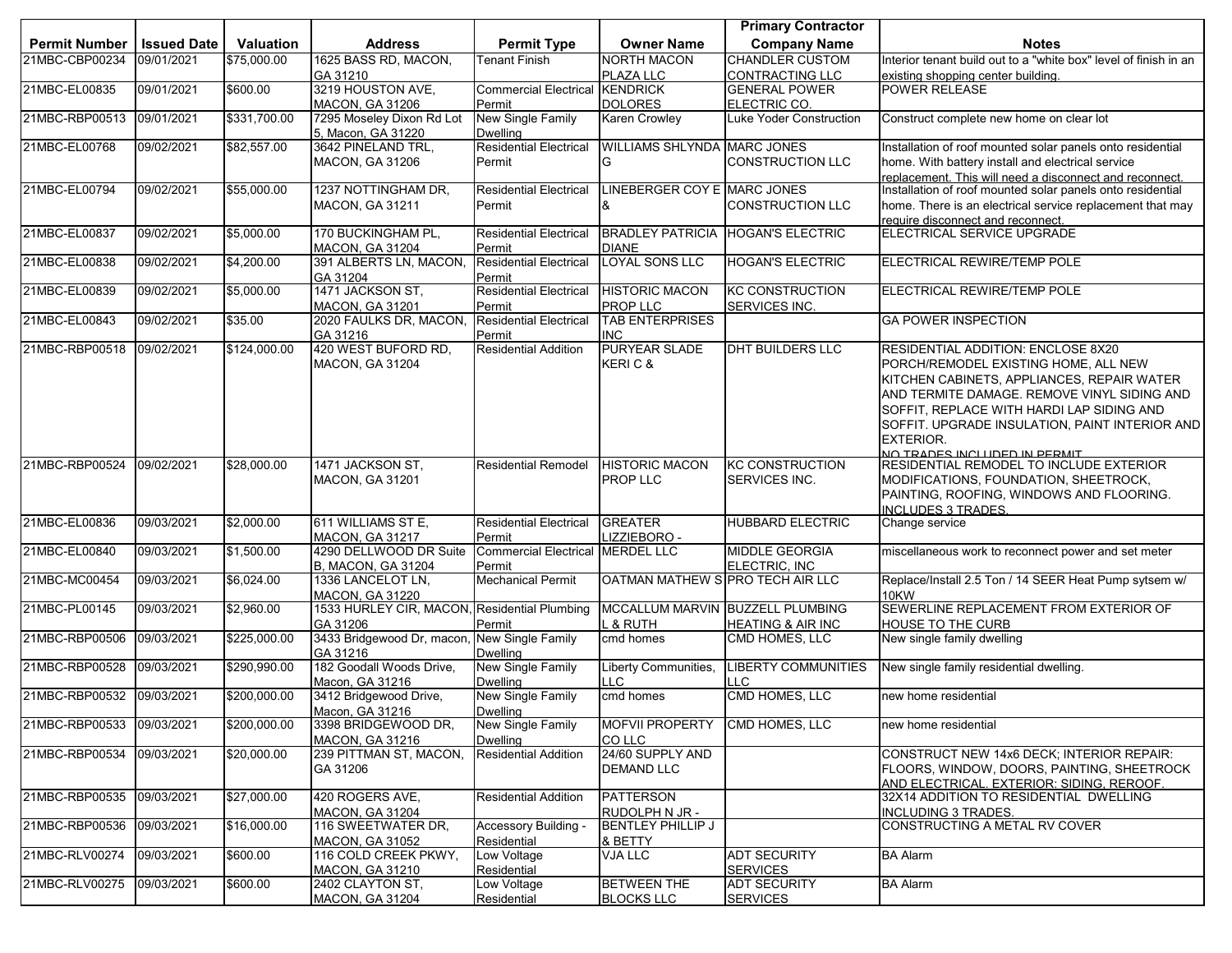| 21MBC-RLV00276 | 09/03/2021 | \$600.00     | 140 SPRINGWOOD CT.                            | Low Voltage                          | <b>RADCLIFF MONICA</b>             | <b>ADT SECURITY</b>                  | <b>BA Alarm</b>                                                          |
|----------------|------------|--------------|-----------------------------------------------|--------------------------------------|------------------------------------|--------------------------------------|--------------------------------------------------------------------------|
|                |            |              | <b>MACON, GA 31210</b>                        | Residential                          | G                                  | <b>SERVICES</b>                      |                                                                          |
| 21MBC-RLV00277 | 09/03/2021 | \$600.00     | 105 DUSKMOORE PL,                             | Low Voltage                          | <b>BARNES ALCINA</b>               | <b>ADT SECURITY</b>                  | <b>BA Alarm</b>                                                          |
|                |            |              | <b>MACON, GA 31220</b>                        | Residential                          |                                    | <b>SERVICES</b>                      |                                                                          |
| 21MBC-RLV00278 | 09/03/2021 | \$600.00     | 1557 N ATWOOD DR,                             | Low Voltage                          | DUMAS GERALDINE ADT SECURITY       |                                      | <b>BA Alarm</b>                                                          |
|                |            |              | <b>MACON, GA 31204</b>                        | Residential                          |                                    | <b>SERVICES</b>                      |                                                                          |
| 21MBC-RO00202  | 09/03/2021 | \$5,535.00   | 2666 BOB O LINK DR.<br><b>MACON, GA 31206</b> | <b>Residential Reroof</b>            | <b>MORANT DIANE R</b>              | CROSBY ROOFING CO.                   | FULL SHINGLEL ROOF REPLACEMENT * WOOD AND<br><b>FACIA REPAIR WORK*</b>   |
| 21MBC-RO00203  | 09/03/2021 | \$21,297.50  | 247 CORBIN AVE, MACON,                        | <b>Residential Reroof</b>            | PITTMAN DOLORES                    | CROSBY ROOFING CO.                   | FULL SHINGLE ROOF REPLACEMENT + TPO ROOF *                               |
|                |            |              | GA 31204                                      |                                      |                                    |                                      |                                                                          |
| 21MBC-RO00204  | 09/03/2021 | \$7,460.00   | 4501 ELKAN AVE, MACON,<br>GA 31206            | <b>Residential Reroof</b>            |                                    | LUCAS CHARLENE J CROSBY ROOFING CO.  | FULL SHINGLE ROOF REPLACEMENT *                                          |
| 21MBC-RO00205  | 09/03/2021 | \$7,017.00   | 3936 DAVIS RD, MACON,                         | <b>Residential Reroof</b>            |                                    | PAULDO ZENOBIA A CROSBY ROOFING CO.  | FULL SHINGLE ROOF REPLACEMENT + TPO ROOF *                               |
|                |            |              | GA 31217                                      |                                      | <b>ETAL</b>                        |                                      |                                                                          |
| 21MBC-RO00206  | 09/03/2021 | \$5,890.00   | 837 NEWBERG AVE,                              | Residential Reroof                   | <b>MARSHLAND</b>                   | <b>STOGNER</b>                       | Reroof                                                                   |
|                |            |              | MACON, GA 31206                               |                                      | <b>INVESTMENTS LLC</b>             | <b>CONTRACTING INC</b>               |                                                                          |
| 21MBC-CBP00252 | 09/07/2021 | \$97,000.00  | 1502 ROCKY CREEK RD,                          | <b>Commercial Remodel</b>            |                                    | ONEMORETIME LLC JPS CONSTRUCTION INC | Interior tenant finish for a new little Caesars take out                 |
|                |            |              | <b>MACON, GA 31206</b>                        |                                      |                                    |                                      | restaurant in an existing stip center space. (3                          |
|                | 09/07/2021 |              |                                               |                                      | <b>TEW CAROL R &amp;</b>           | <b>CASTEEL TRUCKING,</b>             | Subcontractors to be added)<br>DEMOLITION OF ENTIRE RESIDENTIAL DWELLING |
| 21MBC-DM00096  |            | \$6,000.00   | 1474 FOURTH AVE,<br>MACON, GA 31201           | Demolition                           | JONES CHERYL V                     | LLC                                  |                                                                          |
| 21MBC-DM00097  | 09/07/2021 | \$6,000.00   | 1408 WALNUT ST, MACON,                        | Demolition                           | 1408 WALNUT                        | CASTEEL TRUCKING,                    | DEMOLITION OF ENTIRE RESIDENTIAL DWELLING                                |
|                |            |              | GA 31201                                      |                                      | <b>STREET LLC</b>                  | LLC                                  |                                                                          |
| 21MBC-EL00841  | 09/07/2021 | \$12,000.00  | 1014 Courtland Avenue,                        | <b>Residential Electrical</b>        | Lydia Meredith                     | <b>OVATION ELECTRICAL</b>            | Indoor Replacement Panel 125amp                                          |
|                |            |              | Macon, GA 31204                               | Permit                               |                                    | INC.                                 |                                                                          |
| 21MBC-EL00844  | 09/07/2021 | \$5,000.00   | 1119 MACON AVE, MACON                         | Residential Electrical               | <b>JOHNSON</b>                     | <b>ACE ELECTRICAL</b>                | Total Rewire of home.                                                    |
|                |            |              | GA 31204                                      | Permit                               | SHEMICKA &                         | <b>SERVICE</b>                       |                                                                          |
|                |            |              |                                               |                                      | <b>DERRELL</b>                     |                                      |                                                                          |
| 21MBC-FR00087  | 09/07/2021 | \$15,000.00  | 5046 FULTON MILL RD,                          | Fire Main                            | <b>CALVARY BAPT CH</b>             | PELLICANO                            | Church Gymnasium Building                                                |
|                |            |              | MACON, GA 31216                               |                                      | OF MACON INC                       | <b>CONSTRUCTION</b>                  |                                                                          |
| 21MBC-RBP00514 | 09/07/2021 | \$175,000.00 | 228 Lannington Drive,                         | <b>New Single Family</b>             | <b>PROJECT</b>                     | <b>PROJECT</b>                       | New single family home construction                                      |
|                |            |              | Lizella, GA 31052                             | Dwelling                             | <b>DEVELOPMENT &amp;</b>           | <b>DEVELOPMENT &amp;</b>             |                                                                          |
| 21MBC-RBP00515 | 09/07/2021 | \$150,000.00 | 226 Lannington Drive,                         | <b>New Single Family</b>             | MANAGEMENT<br>Project Development  | MANAGEMENT. LLC<br><b>PROJECT</b>    | New single family home construction                                      |
|                |            |              | Lizella, GA 31052                             | Dwelling                             | & Management                       | <b>DEVELOPMENT &amp;</b>             |                                                                          |
|                |            |              |                                               |                                      |                                    | <b>MANAGEMENT, LLC</b>               |                                                                          |
| 21MBC-RBP00516 | 09/07/2021 | \$175,000.00 | 224 Lannington Drive,                         | New Single Family                    | <b>PROJECT</b>                     | <b>PROJECT</b>                       | New single family home construction                                      |
|                |            |              | Lizella, GA 31052                             | <b>Dwelling</b>                      | <b>DEVELOPMENT &amp;</b>           | <b>DEVELOPMENT &amp;</b>             |                                                                          |
|                |            |              |                                               |                                      | <b>MANAGEMENT</b>                  | MANAGEMENT, LLC                      |                                                                          |
| 21MBC-RBP00519 | 09/07/2021 | \$289,990.00 | 205 Goodall Woods Drive,                      | <b>New Single Family</b>             | Liberty Communities,               | <b>LIBERTY COMMUNITIES</b>           | New single family residential dwelling.                                  |
|                |            |              | Macon, GA 31216                               | <b>Dwelling</b>                      | <b>LLC</b>                         | LLC                                  |                                                                          |
| 21MBC-RBP00520 | 09/07/2021 | \$264,990.00 | 203 Goodall Woods Drive,<br>Macon. GA 31216   | New Single Family<br><b>Dwelling</b> | Liberty Communities,<br><b>LLC</b> | <b>LIBERTY COMMUNITIES</b><br>TC.    | New single family residential dwelling.                                  |
| 21MBC-RBP00525 | 09/07/2021 | \$277,990.00 | 176 Goodall Woods Drive,                      | <b>New Single Family</b>             | Liberty Communities,               | <b>LIBERTY COMMUNITIES</b>           | New single family residential dwelling.                                  |
|                |            |              | Macon, GA 31216                               | <b>Dwelling</b>                      | <b>LLC</b>                         | LLC                                  |                                                                          |
| 21MBC-RBP00526 | 09/07/2021 | \$287,990.00 | 178 Goodall Woods Drive,                      | New Single Family                    | Liberty Communities,               | <b>LIBERTY COMMUNITIES</b>           | New single family residential dwelling.                                  |
|                |            |              | Macon, GA 31216                               | Dwelling                             | LLC                                | LC                                   |                                                                          |
| 21MBC-RBP00529 | 09/07/2021 | \$287,990.00 | 109 River Birch Lane,                         | <b>New Single Family</b>             | Liberty Communities,               | <b>LIBERTY COMMUNITIES</b>           | New single family residential dwelling.                                  |
| 21MBC-RBP00530 | 09/07/2021 | \$274,990.00 | Macon, GA 31216<br>107 River Birch Lane,      | <b>Dwelling</b><br>New Single Family | <b>LLC</b><br>Liberty Communities, | LLC<br><b>LIBERTY COMMUNITIES</b>    | New single family residential dwelling.                                  |
|                |            |              | Macon, GA 31216                               | Dwelling                             | LLC.                               | LLC                                  |                                                                          |
| 21MBC-RBP00531 | 09/07/2021 | \$289,990.00 | 105 River Birch Lane,                         | <b>New Single Family</b>             | Liberty Communities,               | <b>LIBERTY COMMUNITIES</b>           | New single family residential dwelling.                                  |
|                |            |              | Macon, GA 31216                               | <b>Dwelling</b>                      | LLC                                | LLC                                  |                                                                          |
| 21MBC-RBP00537 | 09/07/2021 | \$29,400.00  | 1297 MONTEREY CT,                             | <b>Residential Remodel</b>           | NEISLER JEFF                       |                                      | RESIDENTIAL REMODEL TO INCLUDE                                           |
|                |            |              | MACON, GA 31220                               |                                      |                                    |                                      | SIDING, SHEETROCK, NEW CABINETS, FLOORING,                               |
|                |            |              |                                               |                                      |                                    |                                      | HVAC, ELECTRICAL AND PLUMBING.                                           |
| 21MBC-RBP00538 | 09/07/2021 | \$34,000.00  | 208 PITTMAN ST, MACON,                        | <b>Residential Remodel</b>           | PEARSON JOHN W                     | DIVERSIFIED 2004, LLC                | <b>RESIDENTIAL REMODEL TO INCLUDE FRAMING,</b>                           |
|                |            |              | GA 31206                                      |                                      | <b>ETAL</b>                        |                                      | REPLACEMENT OF WINDOWS, SIDING, SHEETROCK,                               |
|                |            |              |                                               |                                      |                                    |                                      | REROOF, REPLACE TUBS, TOILETS,                                           |
|                |            |              |                                               |                                      |                                    |                                      | ELECTRICAL, HVAC AND PLUMBING. NO TRADE                                  |
|                |            |              |                                               |                                      |                                    |                                      | PERMITS INCLUDED OR TO ADDED.                                            |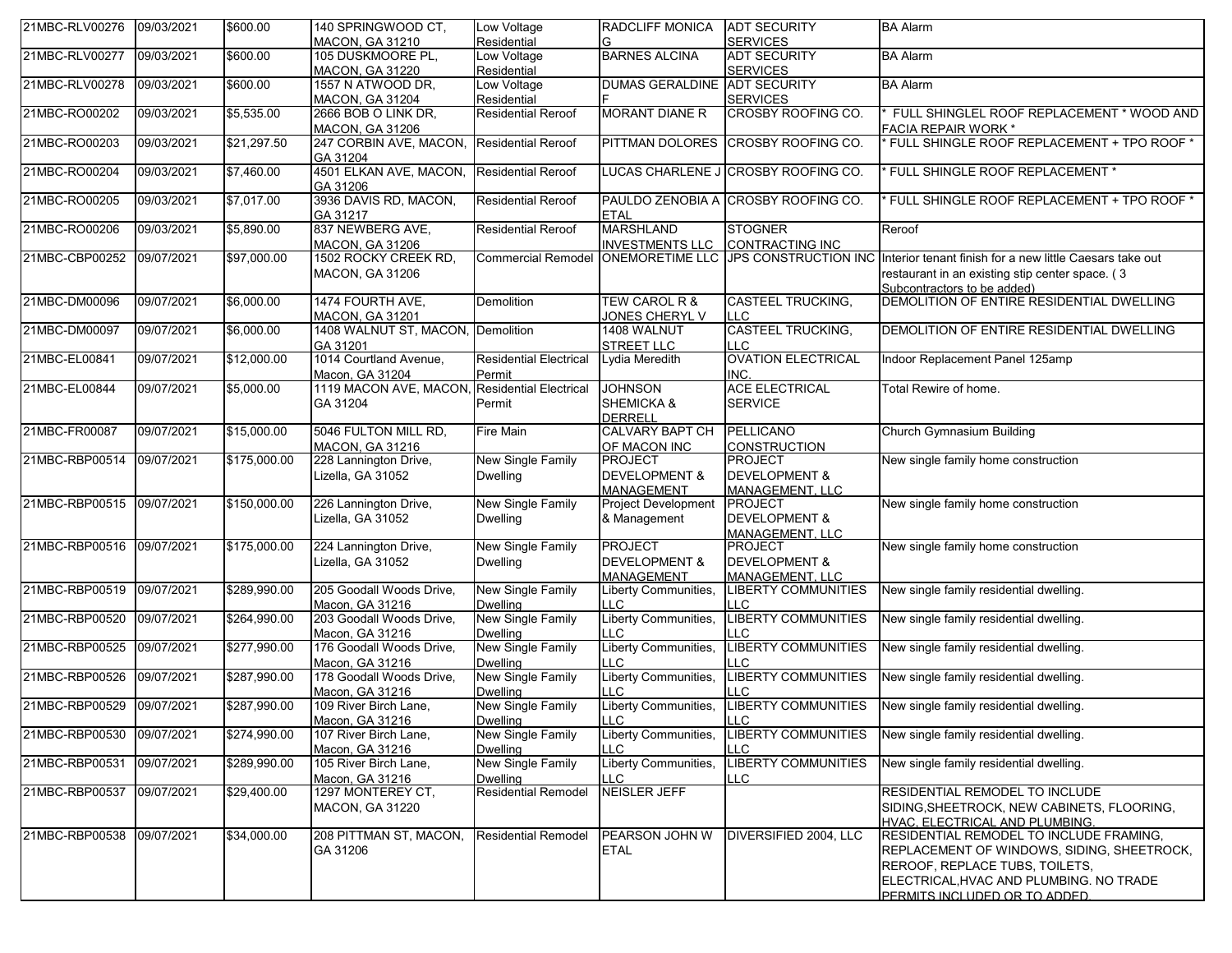| 21MBC-RBP00539 09/07/2021 |            | \$31,000.00  | 557 NELSON ST, MACON,<br>GA 31206                                                   | <b>Residential Remodel</b>                         | <b>WEST RAY JUNIOR</b><br><b>HEIRS OF -</b> | DIVERSIFIED 2004, LLC                             | RESIDENTIAL REMODEL TO INCLUDE REPLACEMENT<br>OF SHINGLES, WINDOWS, SIDING, SHEETROCK,<br>CABINETS AND FLOORING. REMODEL BATH AND ADD<br>BATH. PLUMBING TRADE INCLUDED IN THIS PERMIT<br>WITH NO OTHER TRADES TO BE ADDED.                                     |
|---------------------------|------------|--------------|-------------------------------------------------------------------------------------|----------------------------------------------------|---------------------------------------------|---------------------------------------------------|----------------------------------------------------------------------------------------------------------------------------------------------------------------------------------------------------------------------------------------------------------------|
| 21MBC-RBP00540            | 09/07/2021 | \$25,000.00  | 170 BUCKINGHAM PL,<br><b>MACON, GA 31204</b>                                        | <b>Residential Remodel</b>                         | <b>DIANE</b>                                | BRADLEY PATRICIA KC CONSTRUCTION<br>SERVICES INC. | RESIDENTIAL REMODEL TO INCLUDE INTERIOR AND<br>EXTERIOR REPAIR. WITH REPLACEMENT OF ROOF.<br><b>INCLUDING PLUMBING TRADE WITH NO OTHER</b><br>TRADES TO BE ADDED.                                                                                              |
| 21MBC-RO00197             | 09/07/2021 | \$11,280.00  | 4730 OXFORD RD, MACON, Residential Reroof<br>GA 31210                               |                                                    | COLE ROY L JR &<br><b>ALETHIA</b>           | <b>CROSBY ROOFING CO.</b>                         | FULL SHINGLE ROOF REPLACEMENT *                                                                                                                                                                                                                                |
| 21MBC-RO00198             | 09/07/2021 | \$4,675.00   | 1025 FORSYTH AVE,<br><b>MACON, GA 31217</b>                                         | <b>Residential Reroof</b>                          | <b>CUDIHY THOMAS F</b>                      | CROSBY ROOFING CO.                                | FULL SHINGLE ROOF REPLACEMENT *                                                                                                                                                                                                                                |
| 21MBC-RO00199             | 09/07/2021 | \$6,789.00   | 589 LACEBARK DR,<br><b>MACON, GA 31220</b>                                          | <b>Residential Reroof</b>                          | <b>HOLLOWAY ROBIN</b><br>F ET ALS           | CROSBY ROOFING CO.                                | FULL SHINGLE ROOF REPLACEMENT * GUTTERS *                                                                                                                                                                                                                      |
| 21MBC-RO00200             | 09/07/2021 | \$6,270.00   | 3330 MOGUL RD, MACON,<br>GA 31217                                                   | <b>Residential Reroof</b>                          | <b>HAYNES ARTYCE M</b>                      | <b>CROSBY ROOFING CO.</b>                         | FULL SHINGLE ROOF REPLACEMENT *                                                                                                                                                                                                                                |
| 21MBC-RO00201             | 09/07/2021 | \$4,570.00   | 3832 MERCER UNIVERSITY Residential Reroof<br>DR, MACON, GA 31204                    |                                                    | <b>JOHNSON WYATT</b><br><b>THOMAS</b>       | <b>CROSBY ROOFING CO.</b>                         | FULL SHINGLE ROOF REPLACEMENT *                                                                                                                                                                                                                                |
| 21MBC-BP00056             | 09/08/2021 | \$25,000.00  | 3601 MERCER UNIVERSITY Multi-Family Unit<br>DR UNIT 2006, MACON, GA Permit<br>31204 |                                                    | <b>BELLA VISTA</b><br><b>EQUITIES LLC</b>   | <b>BRIDGESTONE HOME</b><br><b>BUILDERS</b>        | Interior remodeling with all new MEP                                                                                                                                                                                                                           |
| 21MBC-CBP00258            | 09/08/2021 | \$40,000.00  | 4420 FORSYTH RD STE<br>125, MACON, GA 31210                                         |                                                    | Commercial Remodel 4420 FORSYTH LLC         | <b>COLASSAL VENTURES</b><br>ПC                    | NEW BUILD OUT FOR BUTCHER SHOP                                                                                                                                                                                                                                 |
| 21MBC-CBP00267            | 09/08/2021 | \$25,000.00  | 3601 MERCER UNIVERSITY Commercial Remodel<br>DR UNIT 1902, MACON, GA<br>31204       |                                                    | <b>BELLA VISTA</b><br><b>EQUITIES LLC</b>   | <b>BRIDGESTONE HOME</b><br><b>BUILDERS</b>        | Interior remodeling with all new MEP/See attached Scope<br>of Work                                                                                                                                                                                             |
| 21MBC-EL00845             | 09/08/2021 | \$1,200.00   | 1196 HILLYER AVE,<br><b>MACON, GA 31204</b>                                         | <b>Residential Electrical</b><br>Permit            | NIBROCIN LLC                                | <b>HACKETT ELECTRIC</b>                           | Repaired damaged overhead service.                                                                                                                                                                                                                             |
| 21MBC-FR00093             | 09/08/2021 | \$1,945.00   | 813 FORSYTH ST, MACON, Fire Alarm<br>GA 31201                                       |                                                    | <b>ADAMS SQUARED</b><br><b>LLC</b>          | <b>MAJOR AND</b><br>ASSOCIATES, INC.              | INSTALL FIRE ALARM DEVICES FOR RENOVATION                                                                                                                                                                                                                      |
| 21MBC-FR00100             | 09/08/2021 | \$1,945.00   | 843 FORSYTH ST, MACON,<br>GA 31201                                                  | Fire Alarm                                         | ADAMS SQUARED<br><b>LLC</b>                 | <b>MAJOR AND</b><br>ASSOCIATES, INC.              | INSTALL FIRE ALARM DEVICES FOR RENOVATIONS                                                                                                                                                                                                                     |
| 21MBC-FR00137             | 09/08/2021 | \$6,000.00   | 2950 South Lizella Road,<br>Lizella, GA 31052                                       | Fire Alarm                                         | Lizella Baptist Church BTV SYSTEMS INC      |                                                   | Install addition to existing Fire Alarm system. The addition<br>will be in the existing Sunday School Bldg. We will be<br>removing the old devices and replacing/adding new<br>devices. The existing Fire Alarm Panel is located in<br>adiacent/connected bldg |
| 21MBC-FR00138             | 09/08/2021 | \$600.00     | 5585 Thomaston Road Suite Fire Sprinkler<br>300, Macon, GA 31220                    |                                                    | Sakura                                      | <b>GEORGIA AUTOMATIC</b><br><b>SPRINKLER</b>      | GASC is adding 8 sprinkler heads to an existing system<br>and interior build-out for Sakura.                                                                                                                                                                   |
| 21MBC-MC00455             | 09/08/2021 | \$11,000.00  | 1001 SANTA FE TRL,<br><b>MACON, GA 31220</b>                                        | Residential<br>Mechanical Permit                   | Raquel Watson                               | WE CARE HEATING AND<br><b>AIR</b>                 | Taking out HVAC unit out and replacing it with a 3 ton 16<br>seer Mitsubishi HVAC unit                                                                                                                                                                         |
| 21MBC-PL00146             | 09/08/2021 | \$25,450.00  | 3239 VINEVILLE AVE,<br>MACON, GA 31204                                              | <b>Commercial Plumbing FIDELITY BANK</b><br>Permit |                                             | <b>GREENE &amp; ASSOCIATES</b><br>INC.            | Dig section of parking lot, relocate sewer line from under<br>the building to along the side (through the drivethru towards<br>the front of the building), repour concrete.                                                                                    |
| 21MBC-RBP00521            | 09/08/2021 | \$289,990.00 | 201 Goodall Woods Drive,<br>Macon, GA 31216                                         | New Single Family<br>Dwelling                      | Liberty Communities,<br><b>LLC</b>          | <b>LIBERTY COMMUNITIES</b><br>-LC                 | New single family residential dwelling.                                                                                                                                                                                                                        |
| 21MBC-RBP00522 09/08/2021 |            | \$289,990.00 | 199 Goodall Woods Drive,<br>Macon, GA 31216                                         | New Single Family<br><b>Dwelling</b>               | Liberty Communities,<br><b>LLC</b>          | LLC                                               | LIBERTY COMMUNITIES New single family residential dwelling.                                                                                                                                                                                                    |
| 21MBC-RBP00523            | 09/08/2021 | \$289,990.00 | 174 Goodall Woods Drive,<br>Macon, GA 31216                                         | New Single Family<br>Dwelling                      | Liberty Communities,<br><b>LLC</b>          | <b>LIBERTY COMMUNITIES</b><br>LLC                 | New single family residential dwelling.                                                                                                                                                                                                                        |
| 21MBC-RBP00541            | 09/08/2021 | \$200,000.00 | 3380 BRIDGEWOOD DR,<br><b>MACON, GA 31216</b>                                       | New Single Family<br><b>Dwelling</b>               | <b>MOFVII PROPERTY</b><br>CO LLC            | CMD HOMES, LLC                                    | new home construction                                                                                                                                                                                                                                          |
| 21MBC-RBP00542            | 09/08/2021 | \$215,000.00 | 3411 BRIDGEWOOD DR,<br><b>MACON, GA 31216</b>                                       | <b>New Single Family</b><br><b>Dwelling</b>        | MOFVII PROPERTY<br>CO LLC                   | CMD HOMES, LLC                                    | new home                                                                                                                                                                                                                                                       |
| 21MBC-CBP00259            | 09/09/2021 | \$7,695.00   | 2323 INGLESIDE AVE,<br><b>MACON, GA 31204</b>                                       | <b>Commercial Addition</b>                         |                                             | PERSONS BRYAN B OGLES CONSTRUCTION                | Repairs to existing egress ramp to improve the means of<br>egress and provide a secondary exit from business.                                                                                                                                                  |
| 21MBC-EL00846             | 09/09/2021 | \$650.00     | 2105 WALNUT ST, MACON,<br>GA 31204                                                  | <b>Residential Electrical</b><br>Permit            | 2105 WALNUT<br><b>TRUST</b>                 | SHINE'S MR. FIX IT                                | UPGRADE ELECTRICAL SERVICE                                                                                                                                                                                                                                     |
| 21MBC-EL00847             | 09/09/2021 | \$900.00     | 5420 HOUSTON RD LOT<br>17, MACON, GA 31216                                          | <b>Residential Electrical</b><br>Permit            | MACON 5420 LLC                              | OJ'S ELECTRIC<br><b>SERVICES</b>                  | ELECTRICAL POLE BOX FOR TRAILER                                                                                                                                                                                                                                |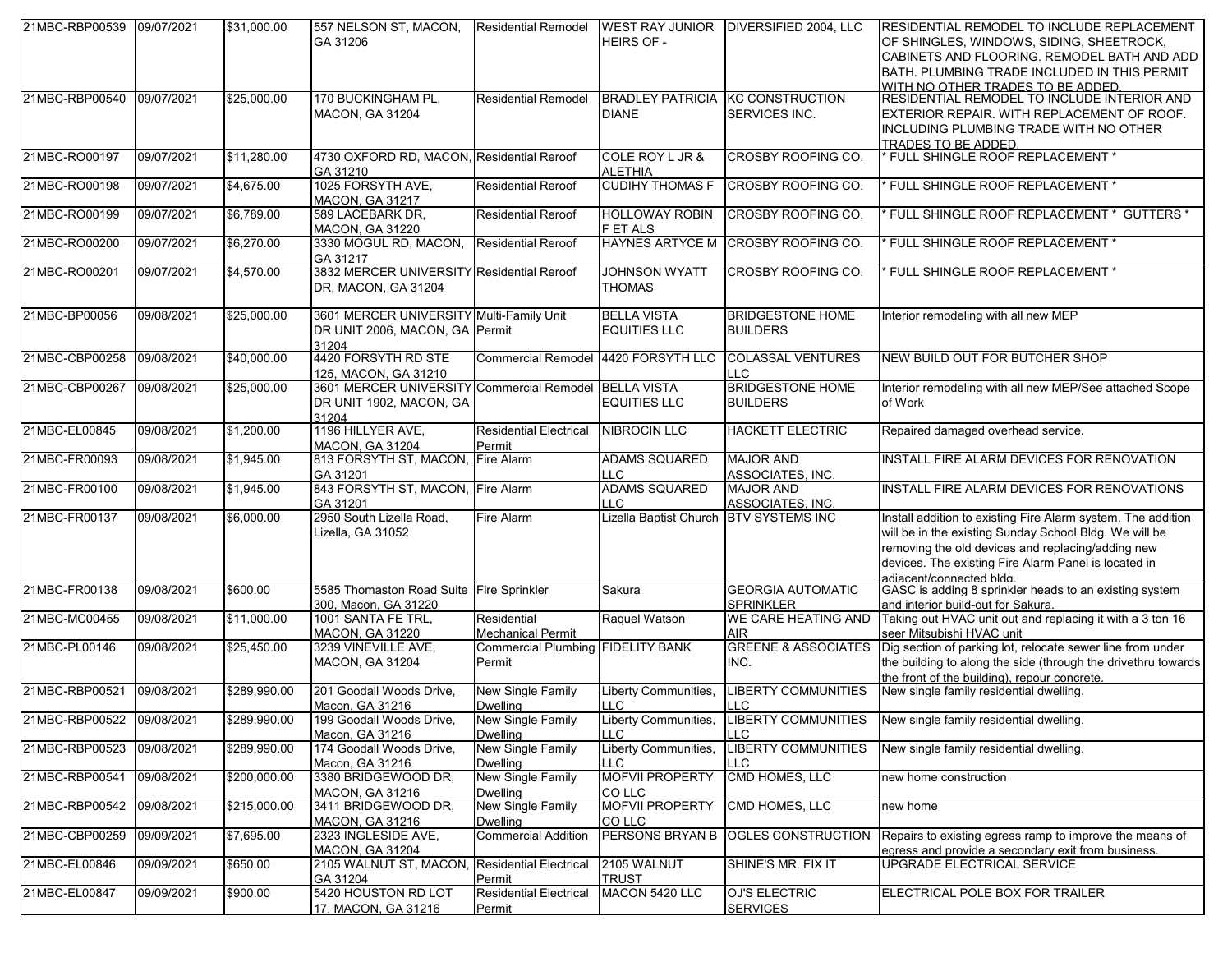| 21MBC-FR00144  | 09/09/2021 | \$3,000.00   | 3710 Northside drive, Macon, Fire Extinguishing<br>GA 31210 | System                           |                             | <b>FULLER FIRE &amp; SAFETY</b><br><b>EQUIPMENT INC.</b> | Installation of fire extinguishing systems for the two (02)<br>Type I hoods being installed within Culver's Restaurant |
|----------------|------------|--------------|-------------------------------------------------------------|----------------------------------|-----------------------------|----------------------------------------------------------|------------------------------------------------------------------------------------------------------------------------|
| 21MBC-RBP00543 | 09/09/2021 | \$2,500.00   | 3693 WEST NAPIER AVE                                        | <b>Residential Remodel</b>       | <b>BRYANT AND SONS</b>      |                                                          | SHINGLE ROOF REPAIRS, INSTALLATION OF VINYL                                                                            |
|                |            |              |                                                             |                                  |                             | <b>AMILLY ALVAREZ</b>                                    |                                                                                                                        |
|                |            |              | <b>BACK DWELLING, MACON,</b>                                |                                  | <b>ENT LLC</b>              | <b>WASHINGTON</b>                                        | FLOOR COVERING AND ELECTRICAL POWER                                                                                    |
|                |            |              | GA 31204                                                    |                                  |                             | HOMEOWNER)                                               | RELEASE OF DWELLING IN THE BACK                                                                                        |
| 21MBC-EL00848  | 09/10/2021 | \$3,000.00   | 6300 MOSELEY DIXON RD                                       | <b>Commercial Electrical</b>     | <b>MULBERRY WEST</b>        | TAYLOR ELECTRIC CO.                                      | ELECTRICAL TO THE PUMP STATION                                                                                         |
|                |            |              | <b>MACON, GA 31052</b>                                      | Permit                           | <b>HARBOR APTS</b>          | INC.                                                     |                                                                                                                        |
| 21MBC-EL00849  | 09/10/2021 | \$1,762.00   | 3735 GREENBRIAR RD.                                         | <b>Residential Electrical</b>    | <b>CURRY GLORIA A &amp;</b> |                                                          | METER BASE REPLACEMENT AND ROUTING                                                                                     |
|                |            |              | <b>MACON, GA 31204</b>                                      | Permit                           |                             |                                                          |                                                                                                                        |
| 21MBC-EL00850  | 09/10/2021 | \$900.00     | 900 MAGNOLIA DR,                                            | <b>Residential Electrical</b>    | <b>WHARTON STEVEN</b>       | T. D. BRANTLEY                                           | REPLACE SERVICE & METER BASE                                                                                           |
|                |            |              | <b>MACON, GA 31217</b>                                      | Permit                           | <b>G LLC</b>                | <b>HEATING AIR &amp;</b>                                 |                                                                                                                        |
|                |            |              |                                                             |                                  |                             | <b>ELECTRIC</b>                                          |                                                                                                                        |
| 21MBC-RBP00517 | 09/10/2021 | \$65,000.00  | 3756 BERKLEY DR,                                            | <b>Residential Remodel</b>       |                             | WILSON ELIZABETH LIFESTYLE COMMERCIAL                    | See Attached Scope of Work                                                                                             |
|                |            |              | <b>MACON, GA 31204</b>                                      |                                  |                             | <b>CONSTRUCTION LLC</b>                                  |                                                                                                                        |
| 21MBC-CBP00233 | 09/13/2021 | \$60,000.00  | 3920 ARKWRIGHT RD Suite Commercial Remodel                  |                                  | <b>CPVF II HIGHRIDGE</b>    | <b>KR WITWER INC</b>                                     | Renovation of existing space, new finishes, minor remodel                                                              |
|                |            |              |                                                             |                                  |                             |                                                          |                                                                                                                        |
|                |            |              | 125, MACON, GA 31210                                        |                                  | LLC                         |                                                          | of interior layout                                                                                                     |
|                |            |              |                                                             |                                  |                             |                                                          |                                                                                                                        |
| 21MBC-CBP00261 | 09/13/2021 | \$25,000.00  | 3601 MERCER UNIVERSITY Commercial Remodel BELLA VISTA       |                                  |                             | <b>BRIDGESTONE HOME</b>                                  | Interior remodeling with all new MEP                                                                                   |
|                |            |              | DR 1608, MACON, GA                                          |                                  | <b>EQUITIES LLC</b>         | <b>BUILDERS</b>                                          |                                                                                                                        |
|                |            |              | 31204                                                       |                                  |                             |                                                          | New cabinets                                                                                                           |
|                |            |              |                                                             |                                  |                             |                                                          | New Roof (New Felt paper, shingles and Plywood as                                                                      |
|                |            |              |                                                             |                                  |                             |                                                          | needed)                                                                                                                |
|                |            |              |                                                             |                                  |                             |                                                          |                                                                                                                        |
|                |            |              |                                                             |                                  |                             |                                                          | Tile backsplash                                                                                                        |
|                |            |              |                                                             |                                  |                             |                                                          | New Hvac system                                                                                                        |
|                |            |              |                                                             |                                  |                             |                                                          | Replace toilets                                                                                                        |
|                |            |              |                                                             |                                  |                             |                                                          | Vanities                                                                                                               |
|                |            |              |                                                             |                                  |                             |                                                          |                                                                                                                        |
|                |            |              |                                                             |                                  |                             |                                                          | New water heaters                                                                                                      |
|                |            |              |                                                             |                                  |                             |                                                          | Paint and Drywall                                                                                                      |
|                |            |              |                                                             |                                  |                             |                                                          | Doors                                                                                                                  |
|                |            |              |                                                             |                                  |                             |                                                          | Trim as needed                                                                                                         |
|                |            |              |                                                             |                                  |                             |                                                          | Replace electrical panels                                                                                              |
|                |            |              |                                                             |                                  |                             |                                                          | New outlets                                                                                                            |
|                |            |              |                                                             |                                  |                             |                                                          |                                                                                                                        |
|                |            |              |                                                             |                                  |                             |                                                          | Light switches                                                                                                         |
|                |            |              |                                                             |                                  |                             |                                                          | Light fixture                                                                                                          |
|                |            |              |                                                             |                                  |                             |                                                          | Ceiling fans in bedroom                                                                                                |
| 21MBC-CBP00271 | 09/13/2021 | \$25,000.00  | 610 NORTH AVE Suite E.                                      | Commercial Remodel PDR 2011 LLC  |                             | B.L. BENNETT, INC.                                       | Minor white box modifications involving dividing a larger                                                              |
|                |            |              |                                                             |                                  |                             |                                                          |                                                                                                                        |
|                |            |              | MACON, GA 31211                                             |                                  |                             |                                                          | space into two smaller spaces (it was originally two small                                                             |
|                |            |              |                                                             |                                  |                             |                                                          | spaces that was converted into a single larger space).                                                                 |
| 21MBC-CBP00277 | 09/13/2021 | \$30,000.00  | 3567 HOUSTON AVE,                                           | Commercial Remodel REALTY INCOME |                             | <b>NEWCO CONSTRUCTION</b>                                | Interior cosmetic work at the existing Family Dollar. Repaint                                                          |
|                |            |              | <b>MACON, GA 31206</b>                                      |                                  | PROP 29 LLC                 | OF AMERICA                                               | existing sales floor walls, repaint existing bathroom walls,                                                           |
|                |            |              |                                                             |                                  |                             |                                                          | replace bathroom toilet paper holders, replace bathroom                                                                |
|                |            |              |                                                             |                                  |                             |                                                          | paper towel holders, replace damaged floor tiles as needed                                                             |
|                |            |              |                                                             |                                  |                             |                                                          |                                                                                                                        |
|                |            |              |                                                             |                                  |                             |                                                          | (no subfloor work), replace damaged ceiling tiles as needed                                                            |
|                |            |              |                                                             |                                  |                             |                                                          | (no grid work), moving 2 register outlets (no new circuits).                                                           |
|                |            |              |                                                             |                                  |                             |                                                          |                                                                                                                        |
| 21MBC-CBP00278 | 09/13/2021 | \$50,197.00  | 2680 MONTPELIER AVE,                                        | <b>Commercial Remodel</b>        | <b>BOBBITT JAMES</b>        | <b>WARREN ASSOCIATES</b>                                 | REPAIR OF MASONRY WALL & OVERHEAD DOOR                                                                                 |
|                |            |              | <b>MACON, GA 31204</b>                                      |                                  | <b>CARY III</b>             | INC.                                                     |                                                                                                                        |
| 21MBC-DM00099  | 09/13/2021 | \$148,000.00 | 456 BAY ST, MACON, GA                                       | Demolition                       | MACON-BIBB CO E             |                                                          | WARREN ASSOCIATES DEMOLITION OF TWO (2) COMMERCIAL STRUCTURES                                                          |
|                |            |              | 31201                                                       |                                  | O C INC                     | INC.                                                     | <b>ON PARCEL</b>                                                                                                       |
|                |            |              |                                                             |                                  |                             |                                                          | 456 BAY STREET AND 453 HAZEL STREET                                                                                    |
| 21MBC-EL00854  | 09/13/2021 | \$1,250.00   | 2884 VIRGINIA DR.                                           | <b>Residential Electrical</b>    |                             | ELIAS APRIL & JOSE STARR ELECTRICAL                      | repair mast, replace panel                                                                                             |
|                |            |              | <b>MACON, GA 31206</b>                                      |                                  |                             | CONTRACTORS                                              |                                                                                                                        |
|                |            |              |                                                             | Permit                           |                             | SERVICE ELECTRIC INC.                                    |                                                                                                                        |
| 21MBC-EL00855  | 09/13/2021 | \$550.00     | 4319 PIO NONO AVE,                                          | <b>Commercial Electrical</b>     | <b>DURGA</b>                |                                                          | Communications receptacle                                                                                              |
|                |            |              | <b>MACON, GA 31206</b>                                      | Permit                           | <b>INVESTMENTS LLC</b>      |                                                          |                                                                                                                        |
| 21MBC-EL00856  | 09/13/2021 | \$1,500.00   | 635 RIVERSIDE DR.                                           | <b>Commercial Electrical</b>     | MACON-BIBB CO               | LEWIS ELECTRIC, LLC                                      | am applying for a permit for the dog park. This permit is                                                              |
|                |            |              | MACON, GA 31201                                             | Permit                           | <b>URBAN DEV AUTH</b>       |                                                          | for the service build and the hook up of the trailer that is                                                           |
|                |            |              |                                                             |                                  |                             |                                                          | onsite                                                                                                                 |
| 21MBC-EL00857  | 09/13/2021 | \$6,700.00   | 4348 PIO NONO AVE,                                          | <b>Residential Electrical</b>    | NEWMANS LINA L &            | <b>GEMSERV</b>                                           | UPGRADE WIRING OF WHOLE HOUSE                                                                                          |
|                |            |              | <b>MACON, GA 31206</b>                                      | Permit                           |                             | INTERNATIONAL, INC                                       |                                                                                                                        |
|                |            |              |                                                             |                                  | <b>WILCOX BETHANY</b>       |                                                          | REPLACE 150 AMP SERVICE WITH 200 AMP SERVICE                                                                           |
| 21MBC-EL00858  | 09/13/2021 | \$1,500.00   | 2813 SOUTH ESTATES RD                                       | <b>Residential Electrical</b>    |                             | <b>AWT CONSTRUCTION</b>                                  |                                                                                                                        |
|                |            |              | <b>MACON, GA 31216</b>                                      | Permit                           | G                           | <b>LLC</b>                                               |                                                                                                                        |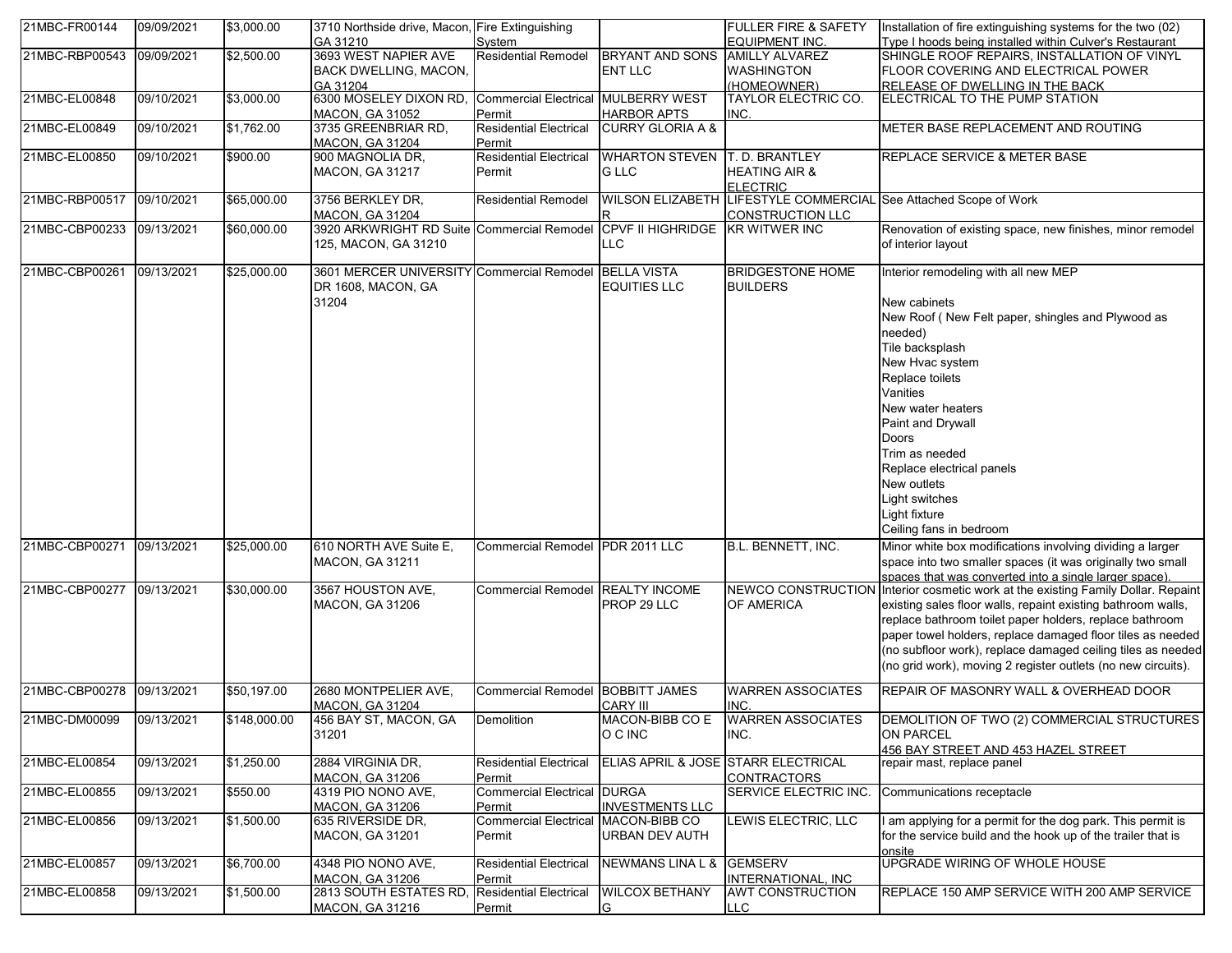| 21MBC-EL00859  | 09/13/2021 | \$1,500.00  | 4535 HARTLEY BRIDGE                            | <b>Commercial Electrical</b>            | <b>VOGTLE</b>                              | <b>BRIERLEY ELECTRICAL</b>                            | Upgrade service to 400 amp.                                                                                                                                     |
|----------------|------------|-------------|------------------------------------------------|-----------------------------------------|--------------------------------------------|-------------------------------------------------------|-----------------------------------------------------------------------------------------------------------------------------------------------------------------|
| 21MBC-EL00860  | 09/13/2021 | \$2,200.00  | RD, MACON, GA 31216<br>4020 LINDWOOD DR,       | Permit<br><b>Residential Electrical</b> | <b>PROPERTIES LLC</b><br>SIBLEY-PEART      | <b>HOGAN'S ELECTRIC</b>                               | UPGRADE SERVICE TO 200 AMPS                                                                                                                                     |
|                |            |             | <b>MACON, GA 31206</b>                         | Permit                                  | <b>WINSOME</b>                             |                                                       |                                                                                                                                                                 |
| 21MBC-EL00861  | 09/13/2021 | \$1,500.00  | 3735 GREENBRIAR RD,<br><b>MACON, GA 31204</b>  | <b>Residential Electrical</b><br>Permit |                                            | CURRY GLORIA A & HOGAN'S ELECTRIC                     | CORRECT SERVICE TO 200 AMPS                                                                                                                                     |
| 21MBC-MC00462  | 09/13/2021 | \$12,690.00 | 567 ROSA TAYLOR DR,                            | Residential                             | <b>BENNETT WILLIAM</b>                     | <b>BUCKY HOLLAND</b>                                  | 2.5 ton and 2 ton gas                                                                                                                                           |
|                |            |             | MACON, GA 31204                                | <b>Mechanical Permit</b>                |                                            | <b>HEATING &amp; AIR INC.</b>                         |                                                                                                                                                                 |
| 21MBC-MC00465  | 09/13/2021 | \$6,180.00  | 105 LEE LN, MACON, GA                          | Residential                             | <b>SCOTT RICHARD C</b>                     | <b>BUCKY HOLLAND</b>                                  | 3.5 ton gas                                                                                                                                                     |
|                |            |             | 31210                                          | <b>Mechanical Permit</b>                | & SYLVIA C                                 | <b>HEATING &amp; AIR INC.</b>                         |                                                                                                                                                                 |
| 21MBC-MC00466  | 09/13/2021 | \$9,000.00  | 1291 WESLEYAN DR,                              | Residential                             | <b>CHAPMAN HAROLD</b>                      | <b>BUCKY HOLLAND</b>                                  | 2 2 ton heat pumps                                                                                                                                              |
|                |            |             | <b>MACON, GA 31210</b>                         | <b>Mechanical Permit</b>                | L & FREEDA R                               | <b>HEATING &amp; AIR INC.</b>                         |                                                                                                                                                                 |
| 21MBC-PL00134  | 09/13/2021 | \$1,200.00  | 1225 TUCKER RD, MACON                          | <b>Residential Plumbing</b>             |                                            |                                                       | HOBBS DAPHNE M & EMERY & SON PLUMBING 9 fixtures permit no 21MBC-RBP00379                                                                                       |
|                |            |             | GA 31210                                       | Permit                                  | <b>ETAL</b>                                |                                                       |                                                                                                                                                                 |
| 21MBC-RBP00544 | 09/13/2021 | \$3,000.00  | 3710 LAWRENCE DR S,<br>MACON, GA 31216         | <b>Residential Remodel</b>              | <b>FRANCIS JEANETTE</b>                    |                                                       | ADDING INTERIOR WALLS AND BATHROOM.<br>STRUCTURE SHALL NOT BE CONVERTED TO A<br>RESIDENTIAL DWELLING UNIT. PERMIT INCLUDED<br>ELECTRICAL AND MECHANICAL TRADES. |
| 21MBC-RLV00282 | 09/13/2021 | \$600.00    | 324 PHEASANT RUN,                              | Low Voltage                             | <b>SOUTH BIBB</b>                          | <b>ADT SECURITY</b>                                   | <b>BA Alarm</b>                                                                                                                                                 |
|                |            |             | <b>MACON, GA 31216</b>                         | Residential                             | <b>CAPITAL HOLDINGS SERVICES</b>           |                                                       |                                                                                                                                                                 |
| 21MBC-RLV00283 | 09/13/2021 | \$600.00    | 604 FAIRMONT DR,                               | Low Voltage                             | <b>BARNWELL-RICKS</b>                      | <b>ADT SECURITY</b>                                   | <b>BA Alarm</b>                                                                                                                                                 |
|                |            |             | <b>MACON, GA 31210</b>                         | Residential                             | <b>DARLENE &amp;ETAL</b>                   | <b>SERVICES</b>                                       |                                                                                                                                                                 |
| 21MBC-RLV00284 | 09/13/2021 | \$600.00    | 5208 BOWMAN RD,                                | Low Voltage<br>Residential              | <b>WOLFE BRADLEY D</b>                     | <b>ADT SECURITY</b><br><b>SERVICES</b>                | <b>BA Alarm</b>                                                                                                                                                 |
| 21MBC-RLV00285 | 09/13/2021 | \$600.00    | <b>MACON, GA 31210</b><br>154 COLD CREEK PKWY, | Low Voltage                             | <b>SYKES CHARLES D</b>                     | <b>ADT SECURITY</b>                                   | <b>BA Alarm</b>                                                                                                                                                 |
|                |            |             | <b>MACON, GA 31210</b>                         | Residential                             |                                            | <b>SERVICES</b>                                       |                                                                                                                                                                 |
| 21MBC-RO00210  | 09/13/2021 | \$4,950.00  | 3532 CREST HILL AVE,                           | <b>Residential Reroof</b>               | <b>PARKER GLORIA S</b>                     | CROSBY ROOFING CO.                                    | FULL SHINGLE ROOF REPLACEMENT *                                                                                                                                 |
|                |            |             | <b>MACON, GA 31204</b>                         |                                         |                                            |                                                       |                                                                                                                                                                 |
| 21MBC-CBP00178 | 09/14/2021 | \$50,000.00 | 570 MULBERRY ST,                               | <b>Commercial Remodel</b>               | <b>GRIFFITH</b>                            |                                                       | C & L MAINTENANCE INC. Installation of new kitchen equipment, range hood and                                                                                    |
|                |            |             | MACON, GA 31201                                |                                         | <b>DOWNTOWN</b>                            |                                                       | associated utilities for Dueling Pianos Bar and Grille                                                                                                          |
|                |            |             |                                                |                                         | <b>INVESTMENT</b>                          |                                                       |                                                                                                                                                                 |
| 21MBC-CBP00276 | 09/14/2021 | \$30,000.00 | 300 MULBERRY ST SUITE<br>106, MACON, GA 31201  | <b>Commercial Remodel</b>               | <b>GATEWAY MACON</b><br><b>LLC</b>         | <b>WB CONSTRUCTION</b><br>AND DEVELOPMENT             | COMMERCIAL REMODEL. MEPS AND FIRE<br>PROTECTION NOT INCLUDED AND MUST BE UNDER<br><b>SEPARATE PERMIT.</b>                                                       |
| 21MBC-EL00853  | 09/14/2021 | \$150.00    | 3100 MERCER UNIVERSITY Commercial Electrical   |                                         | SUN RISE EXPRESS MIDDLE GEORGIA            |                                                       | Electrical inspection and possible repairs due to electricity                                                                                                   |
|                |            |             | DR Suite 3178, MACON, GA Permit<br>31204       |                                         | <b>LLC</b>                                 | ELECTRIC, INC                                         | disconnected for a long period of time.                                                                                                                         |
| 21MBC-EL00862  | 09/14/2021 | \$1,600.00  | 1922 RIVERSIDE DR,                             | Commercial Electrical IFA PARTNERS LLC  |                                            | A and Z Electric                                      | Rebuild Vandalized service                                                                                                                                      |
|                |            |             | <b>MACON, GA 31201</b>                         | Permit                                  |                                            |                                                       |                                                                                                                                                                 |
| 21MBC-EL00863  | 09/14/2021 | \$2,000.00  | 1207 HARTLEY ST,                               | <b>Residential Electrical</b>           | <b>CARSWELL ANNIE</b>                      | OJ'S ELECTRIC                                         | REPLACING ELECTRICAL WIRES THAT HAD BEEN                                                                                                                        |
|                |            |             | <b>MACON, GA 31206</b>                         | Permit                                  | <b>PEARL</b>                               | <b>SERVICES</b>                                       | <b>REMOVED</b>                                                                                                                                                  |
| 21MBC-EL00864  | 09/14/2021 | \$2,900.00  | 461 PITTMAN ST, MACON,                         | <b>Residential Electrical</b>           | <b>COLEMAN</b>                             | <b>GENERAL SCIENTIFIC</b>                             | <b>REWIRE</b>                                                                                                                                                   |
|                |            |             | GA 31206                                       | Permit                                  | PROPERTIES INC                             |                                                       |                                                                                                                                                                 |
| 21MBC-EL00865  | 09/14/2021 | \$2,500.00  | 818 BOULEVARD, MACON,<br>GA 31211              | <b>Residential Electrical</b><br>Permit | <b>MARTIN DAVID &amp;</b><br><b>DOREEN</b> | <b>AMEN ELECTRIC</b>                                  | UPGRADE SERVICE TO 200AMP, REPLACE METER<br>BASE, WHEATHER HEAD AND PANEL BOX.                                                                                  |
| 21MBC-RDK00009 | 09/14/2021 | \$8,405.00  | 5880 HUDDERSFIELD RD,                          | Deck - Residential                      | <b>ANDREWS ROBIN S</b>                     | -ARCHADECK OF                                         | We will remove and replace the decking and railing from                                                                                                         |
|                |            |             | MACON, GA 31210                                |                                         | <b>EVELYN M</b>                            | <b>CENTRAL GEORGIA</b>                                | the existing deck. No changes to the size of the deck. Minor                                                                                                    |
|                |            |             |                                                |                                         |                                            |                                                       | repairs to framing as needed.                                                                                                                                   |
| 21MBC-RLV00286 | 09/14/2021 | \$600.00    | 108 WOODMONT DR,                               | Low Voltage                             | <b>OWENS WILLIE &amp;</b>                  | <b>ADT SECURITY</b>                                   | <b>BA Alarm</b>                                                                                                                                                 |
| 21MBC-DM00100  | 09/15/2021 | \$3,000.00  | <b>MACON, GA 31216</b><br>4261 MARION AVE,     | Residential<br><b>Demolition</b>        | <b>GMAC MORTGAGE</b>                       | <b>SERVICES</b><br>SOUTHERN DIRTWORKS, Demolish house |                                                                                                                                                                 |
|                |            |             | <b>MACON, GA 31206</b>                         |                                         |                                            | LLC                                                   |                                                                                                                                                                 |
| 21MBC-EL00852  | 09/15/2021 | \$875.00    | 2221 GRAY HWY, MACON,                          | <b>Commercial Electrical</b>            | <b>HASTY ALLAN K &amp;</b>                 | SERVICE ELECTRIC INC.                                 | Communications conduit and receptacle                                                                                                                           |
|                |            |             | GA 31211                                       | Permit                                  | <b>WATSON JE</b>                           |                                                       |                                                                                                                                                                 |
| 21MBC-EL00866  | 09/15/2021 | \$2,500.00  | 3360 RIDGE AVE, MACON,                         | <b>Residential Electrical</b>           | KIRBY ALVIN T JR &                         |                                                       | <b>REPLACE SERVICE MAST</b>                                                                                                                                     |
|                |            |             | GA 31204                                       | Permit                                  | LINDA L                                    |                                                       |                                                                                                                                                                 |
| 21MBC-EL00867  | 09/15/2021 | \$1,000.00  | RIVERSIDE DRIVE @                              | <b>Commercial Electrical</b>            |                                            | <b>AMERITEK ELECTRICAL</b>                            | WIRING POWER SUPPLY FOR CABLE TV NODE                                                                                                                           |
|                |            |             | NORTH WESLEYAN DRIVE. Permit                   |                                         |                                            | <b>CONTRACTORS LLC</b>                                |                                                                                                                                                                 |
|                |            |             | <b>MACON, GA 31210</b>                         |                                         |                                            |                                                       |                                                                                                                                                                 |
| 21MBC-EL00868  | 09/15/2021 | \$350.00    | 848 RICHMOND ST,<br><b>MACON, GA 31206</b>     | <b>Residential Electrical</b>           | <b>SAUNDRA</b><br><b>DICKERSON</b>         |                                                       | <b>POWER RELEASE</b>                                                                                                                                            |
| 21MBC-EL00869  | 09/15/2021 | \$1,500.00  | 2270 ANTHONY TERR.                             | Permit<br><b>Residential Electrical</b> | MURRAY JOHN JR                             | K & P ELECTRICAL                                      | <b>REPLACE SERVICE</b>                                                                                                                                          |
|                |            |             | <b>MACON, GA 31206</b>                         | Permit                                  | ET AL                                      | <b>SERVICES INC</b>                                   |                                                                                                                                                                 |
|                |            |             |                                                |                                         |                                            |                                                       |                                                                                                                                                                 |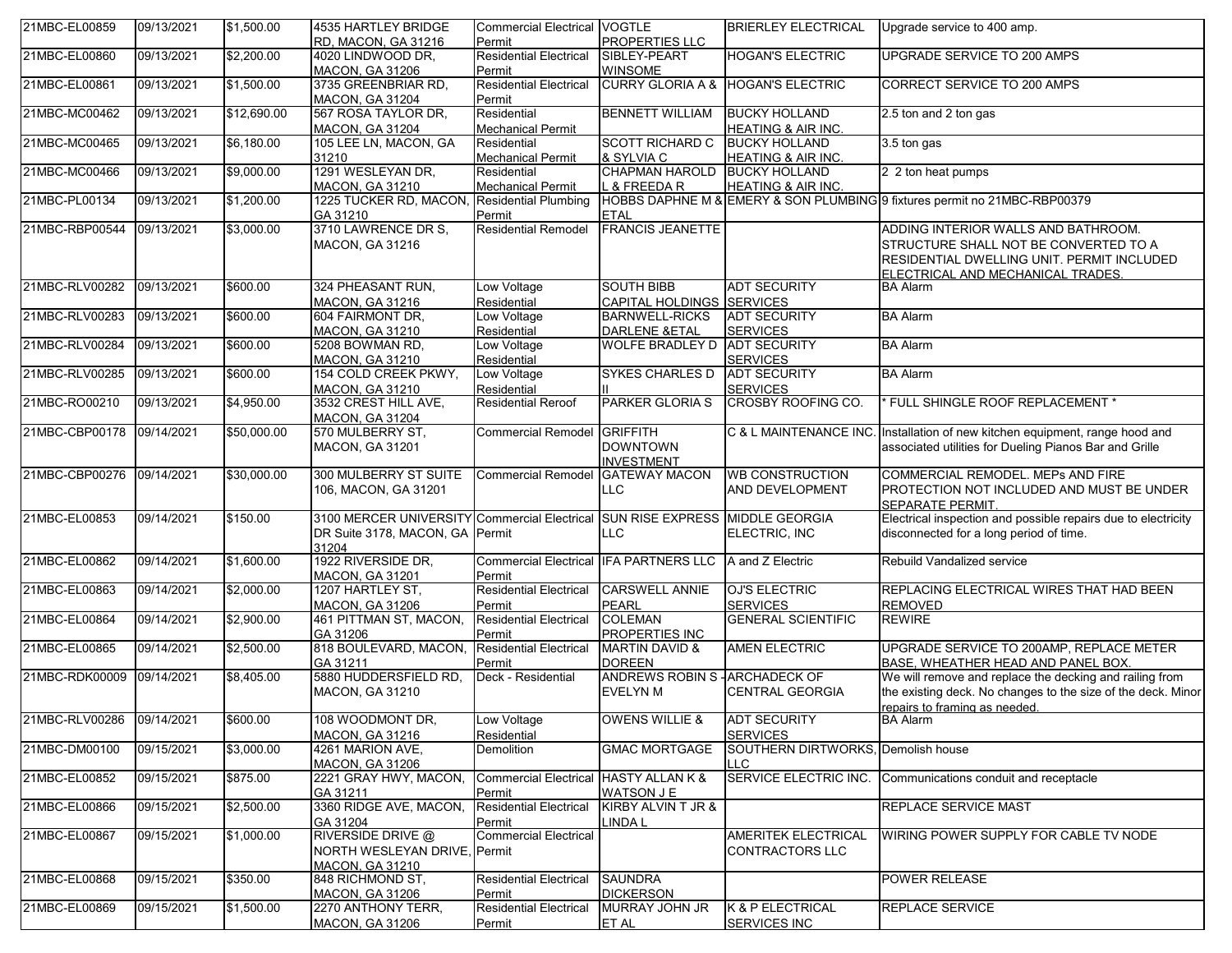| 21MBC-EL00870  | 09/15/2021 | \$2,000.00   | 2993 CRESTLINE DR,                              | <b>Residential Electrical</b>           | HODGE SAMANTHA K & P ELECTRICAL     |                                     | <b>REPLACE SERVICE</b>                                                           |
|----------------|------------|--------------|-------------------------------------------------|-----------------------------------------|-------------------------------------|-------------------------------------|----------------------------------------------------------------------------------|
|                |            |              | <b>MACON, GA 31204</b>                          | Permit                                  | <b>J &amp; BOOTH J J</b>            | <b>SERVICES INC</b>                 |                                                                                  |
| 21MBC-EL00871  | 09/15/2021 | \$3,500.00   | 300 MULBERRY ST SUITE                           | <b>Commercial Electrical</b>            | <b>GATEWAY MACON</b>                | <b>GENERAL POWER</b>                | WIRE OFFICES STORAGE LIGHTS AND PLUGS                                            |
|                |            |              | 106, MACON, GA 31201                            | Permit                                  | <b>LLC</b>                          | ELECTRIC CO.                        |                                                                                  |
| 21MBC-EL00872  | 09/15/2021 | \$3,500.00   | 4301 MEAD RD, MACON,                            | <b>Commercial Electrical</b>            | STATE WHOLESALE GENERAL POWER       |                                     | REPLACE SERVICE ELECTRICAL FEEDERS                                               |
|                |            |              | GA 31206                                        | Permit                                  | <b>FOODS INC</b>                    | ELECTRIC CO.                        |                                                                                  |
| 21MBC-EL00873  | 09/15/2021 | \$1,500.00   | 7540 HAWKINSVILLE RD,                           | <b>Residential Electrical</b>           | <b>GREEN PINE LANE</b>              | <b>GENERAL POWER</b>                | <b>NEW SERVICE WIRE</b>                                                          |
|                |            |              | <b>MACON, GA 31216</b>                          | Permit                                  | <b>LLC</b>                          | ELECTRIC CO.                        |                                                                                  |
| 21MBC-EL00874  | 09/15/2021 | \$3,000.00   | 1250 WOOLFOLK ST UNIT                           | <b>Residential Electrical</b>           |                                     | 1250 WOOLFOLK ST HOGAN'S ELECTRIC   | RESIDENTIAL REWIRE                                                               |
|                |            |              | 1248, MACON, GA 31217                           | Permit                                  | TRUST                               |                                     |                                                                                  |
| 21MBC-EL00875  | 09/15/2021 | \$3,000.00   | 1250 WOOLFOLK ST UNIT                           | <b>Residential Electrical</b>           |                                     | 1250 WOOLFOLK ST HOGAN'S ELECTRIC   | <b>RESIDENTIAL REWIRE</b>                                                        |
|                |            |              | 1246, MACON, GA 31217                           | Permit                                  | <b>TRUST</b>                        |                                     |                                                                                  |
| 21MBC-EL00876  | 09/15/2021 | \$1,700.00   | 4093 WINDING WAY,                               | <b>Residential Electrical</b>           | MANN LORETTA C -                    | <b>HOGAN'S ELECTRIC</b>             | UPGRADE ELECTRICAL SERVICE                                                       |
|                |            |              | <b>MACON, GA 31204</b>                          | Permit                                  |                                     |                                     |                                                                                  |
| 21MBC-EL00877  | 09/15/2021 | \$1,500.00   | 507 MORELAND AVE,                               | <b>Residential Electrical</b>           | <b>HALL WEBSTER B</b>               | <b>HOGAN'S ELECTRIC</b>             | <b>BUILD ELECTRICAL SERVICE</b>                                                  |
|                |            |              |                                                 |                                         |                                     |                                     |                                                                                  |
|                | 09/15/2021 | \$3,000.00   | <b>MACON, GA 31206</b><br>735 MAYNARD ST, MACON | Permit<br><b>Residential Electrical</b> | <b>PITTS DONALD &amp;</b>           | <b>HOGAN'S ELECTRIC</b>             |                                                                                  |
| 21MBC-EL00878  |            |              |                                                 |                                         |                                     |                                     | FINISH RESIDENTIAL ELECTRICAL                                                    |
|                |            |              | GA 31217                                        | Permit                                  | <b>VERLENE</b>                      |                                     |                                                                                  |
| 21MBC-PL00147  | 09/15/2021 | \$1,200.00   | 881 PARKVIEW DR,                                | <b>Residential Plumbing</b>             | <b>BOREN MITSUKO A</b>              | <b>iPLUMBER</b>                     | REPLACE WATER SERVICE                                                            |
|                |            |              | <b>MACON, GA 31211</b>                          | Permit                                  |                                     |                                     |                                                                                  |
| 21MBC-PL00148  | 09/15/2021 | \$7,000.00   | 725 WIMBISH RD, MACON                           | <b>Residential Plumbing</b>             | LANTER PAUL J JR                    | <b>iPLUMBER</b>                     | REPLACING DWV ON LEFT SIDE OF HOME                                               |
|                |            |              | GA 31204                                        | Permit                                  |                                     |                                     | REPLACING FIXTURES AND ALL WATER PIPES                                           |
| 21MBC-CBP00215 | 09/16/2021 | \$40,000.00  | 398 EIGHTH ST, MACON,                           | Communication                           | <b>TRUAN</b>                        | ERICSSON, INC.                      | T-Mobile change out of cabinets on the ground and swap                           |
|                |            |              | GA 31201                                        | Tower - Upgrade                         | <b>WAREHOUSE LLC</b>                |                                     | out of antennas at same height on existing cell tower.                           |
| 21MBC-EL00879  | 09/16/2021 | \$600.00     | 2531 CHELSEA DR,                                | <b>Residential Electrical</b>           | <b>ASBEY MICHELLE</b>               | <b>GENERAL SCIENTIFIC</b>           | <b>REPLACE METER BASE</b>                                                        |
|                |            |              | <b>MACON, GA 31211</b>                          | Permit                                  |                                     |                                     |                                                                                  |
| 21MBC-EL00880  | 09/16/2021 | \$2,400.00   | 445 ELM ST, MACON, GA                           | <b>Residential Electrical</b>           | <b>COLEY JESSIE L</b>               | <b>GENERAL SCIENTIFIC</b>           | <b>RESIDENTIAL REWIRE</b>                                                        |
|                |            |              | 31201                                           | Permit                                  |                                     |                                     |                                                                                  |
| 21MBC-EL00881  | 09/16/2021 | \$3,500.00   | 719 Lilly Avenue, Macon, GA                     | <b>Residential Electrical</b>           | To The Max                          | <b>BALLARD ELECTRICAL</b>           | Rewire                                                                           |
|                |            |              | 31204                                           | Permit                                  | Properties                          | <b>SERVICES</b>                     |                                                                                  |
| 21MBC-MC00484  | 09/16/2021 | \$2,500.00   | 6960 ANDALUSIA DR,                              | Residential                             | <b>PHELPS JESSIE S &amp;</b>        | MADDOX SERVICE                      | Install air temp 12,000 BTU mini split heat pump 115 volt                        |
|                |            |              | <b>MACON, GA 31216</b>                          | <b>Mechanical Permit</b>                | <b>KATHYM</b>                       | <b>COMPANY</b>                      |                                                                                  |
| 21MBC-RBP00498 | 09/16/2021 | \$135,780.00 | 3220 BRIDGEWOOD DR,                             | New Single Family                       | <b>MOFVII PROPERTY</b>              | <b>LGI HOMES</b>                    | building single family home                                                      |
|                |            |              |                                                 |                                         | CO LLC                              |                                     |                                                                                  |
|                |            |              | <b>MACON, GA 31216</b>                          | <b>Dwelling</b>                         | <b>MOFVII PROPERTY</b>              |                                     |                                                                                  |
| 21MBC-RBP00501 | 09/16/2021 | \$155,820.00 | 3203 BRIDGEWOOD DR,                             | New Single Family                       |                                     | <b>LGI HOMES</b>                    | Construction of new single family home                                           |
|                |            |              | <b>MACON, GA 31216</b>                          | <b>Dwelling</b>                         | CO LLC                              |                                     |                                                                                  |
| 21MBC-RBP00507 | 09/16/2021 | \$155,820.00 | 3216 BRIDGEWOOD DR,                             | New Single Family                       | <b>MOFVII PROPERTY</b>              | <b>LGI HOMES</b>                    | Building single family home                                                      |
|                |            |              | <b>MACON, GA 31216</b>                          | <b>Dwelling</b>                         | CO LLC                              |                                     |                                                                                  |
| 21MBC-RBP00508 | 09/16/2021 | \$165,360.00 | 3215 BRIDGEWOOD DR.                             | New Single Family                       | <b>MOFVII PROPERTY</b>              | <b>LGI HOMES</b>                    | Building single family home                                                      |
|                |            |              | <b>MACON, GA 31216</b>                          | <b>Dwelling</b>                         | CO LLC                              |                                     |                                                                                  |
| 21MBC-RLV00252 | 09/16/2021 | \$600.00     | 3473 BRIDGEWOOD DR.                             | Low Voltage                             | <b>MOFVII PROPERTY</b>              | <b>ADT SECURITY</b>                 | <b>BA Alarm</b>                                                                  |
|                |            |              | <b>MACON, GA 31216</b>                          | Residential                             | CO LLC                              | <b>SERVICES</b>                     |                                                                                  |
| 21MBC-EL00842  | 09/17/2021 | \$141,500.00 | 3710 NORTHSIDE DR,                              | <b>Commercial Electrical</b>            | <b>MACON MIXER RE</b>               | Palmetto State Solar Inc            | Adding solar to the roof                                                         |
|                |            |              | <b>MACON, GA 31210</b>                          | Permit                                  | <b>LLC</b>                          |                                     |                                                                                  |
| 21MBC-EL00883  | 09/17/2021 | \$3,500.00   | 229 BRITTANY CT, MACON                          | Residential Electrical                  |                                     |                                     | ROZIER STEPHANIE A/C ELECTRICAL DATA & Installation of power to storage building |
|                |            |              | GA 31216                                        | Permit                                  | & JOEL D JR                         | <b>CONTROLS LLC</b>                 |                                                                                  |
| 21MBC-FR00104  | 09/17/2021 | \$44,625.00  | 421 LAMAR RD N BLDG 3,                          | <b>Fire Sprinkler</b>                   |                                     | C & SL PROPERTIES US SPRINKLER INC. | Fire Sprinkler Building 3 Submittal                                              |
|                |            |              | <b>MACON, GA 31220</b>                          |                                         | <b>LLC</b>                          |                                     |                                                                                  |
| 21MBC-FR00107  | 09/17/2021 | \$4,462.00   | 421 LAMAR RD N BLDG 5,                          | <b>Fire Sprinkler</b>                   | C & SL PROPERTIES US SPRINKLER INC. |                                     | Fire Sprinkler Building 5 Submittal                                              |
|                |            |              | <b>MACON, GA 31220</b>                          |                                         | <b>LLC</b>                          |                                     |                                                                                  |
|                |            |              |                                                 |                                         |                                     |                                     |                                                                                  |
| 21MBC-FR00108  | 09/17/2021 | \$44,625.00  | 421 LAMAR RD N BLDG 6,                          | Fire Sprinkler                          |                                     | C & SL PROPERTIES US SPRINKLER INC. | Fire Sprinkler Building 6 Submittal                                              |
|                |            |              | <b>MACON, GA 31220</b>                          |                                         | II C                                |                                     |                                                                                  |
| 21MBC-FR00109  | 09/17/2021 | \$44,625.00  | 421 LAMAR RD N BLDG 7,                          | Fire Sprinkler                          |                                     | C & SL PROPERTIES US SPRINKLER INC. | Fire Sprinkler Building 7 Submittal                                              |
|                |            |              | <b>MACON, GA 31220</b>                          |                                         | LLC                                 |                                     |                                                                                  |
| 21MBC-FR00110  | 09/17/2021 | \$44,625.00  | 421 LAMAR RD N BLDG 8,                          | Fire Sprinkler                          |                                     | C & SL PROPERTIES US SPRINKLER INC. | Fire Sprinkler Building 8 Submittal                                              |
|                |            |              | <b>MACON, GA 31220</b>                          |                                         | LLC                                 |                                     |                                                                                  |
| 21MBC-MC00485  | 09/17/2021 | \$6,000.00   | 209 SCHELL AVE, MACON                           | Residential                             | MACON-BIBB CO                       | <b>AIR MASTERS OF</b>               | <b>INSTALLATION HVAC EQUIPMENT</b>                                               |
|                |            |              | GA 31217                                        | <b>Mechanical Permit</b>                | <b>URBAN DEV AUTH</b>               | <b>MACON LLC</b>                    |                                                                                  |
| 21MBC-PL00149  | 09/17/2021 | \$3,425.00   | 2252 KING ST, MACON, GA                         | <b>Residential Plumbing</b>             | <b>RHYNES LEILA MAE</b>             | <b>WEST PLUMBING INC.</b>           | replace sewer lateral                                                            |
|                |            |              | 31206                                           | Permit                                  |                                     |                                     |                                                                                  |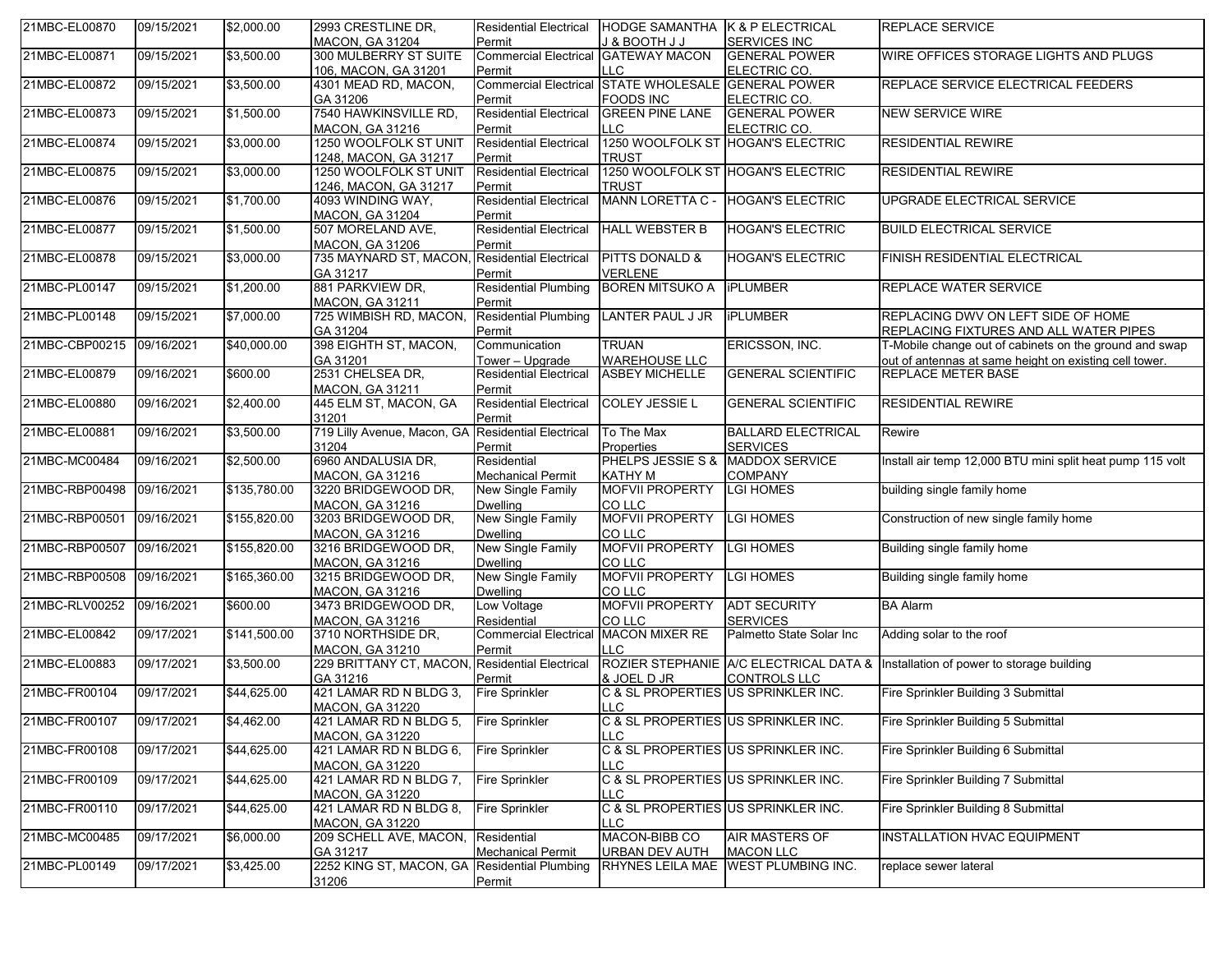| 21MBC-RBP00403            | 09/17/2021 | \$128,978.52 | 2347 Heath Road, Macon,<br>GA 31210                      | <b>Residential Remodel</b>              | <b>Keith Marshall</b>                          | A & B SERVICES INC.                                     | House had a fire and we will be doing a complete demo of<br>the interior to be rebuilt back to the original condition. There<br>will be one joist in the kitchen to be replaced, no other<br>framing is needed. New rewire of electrical, new plumbing<br>throughout, new ductwork for HVAC, no changes to<br>ocations |
|---------------------------|------------|--------------|----------------------------------------------------------|-----------------------------------------|------------------------------------------------|---------------------------------------------------------|------------------------------------------------------------------------------------------------------------------------------------------------------------------------------------------------------------------------------------------------------------------------------------------------------------------------|
| 21MBC-RDK00010 09/17/2021 |            | \$8,500.00   | 104 RIVOLI OAKS CIR,<br><b>MACON, GA 31210</b>           | Deck - Residential                      | JOHNSON STEPHEN ARCHADECK OF<br>M & ANNE G     | <b>CENTRAL GEORGIA</b>                                  | ADDING A DECK TO AN EXISTING RESIDENTIAL<br>DWELLING. NO TRADES INCLUDED.                                                                                                                                                                                                                                              |
| 21MBC-CLV00046            | 09/20/2021 | \$3,403.00   | 249 SHERATON BLVD,<br><b>MACON, GA 31210</b>             | Low Voltage<br>Commercial               | <b>GHS PROPERTY</b><br><b>COMPANY LLC</b>      | <b>BURGLAR ALARM</b><br>PRODUCTS INC.                   | Intrusion Alarm System                                                                                                                                                                                                                                                                                                 |
| 21MBC-EL00885             | 09/20/2021 | \$7,000.00   | 1297 MONTEREY CT,<br><b>MACON, GA 31220</b>              | <b>Residential Electrical</b><br>Permit | NEISLER JEFF                                   | <b>OJ'S ELECTRIC</b><br><b>SERVICES</b>                 | REWIRE KITCHEN, LIVING ROOM AND BATHRROMS<br>THAT WERE DAMAGED.                                                                                                                                                                                                                                                        |
| 21MBC-EL00886             | 09/20/2021 | \$500.00     | 2526 DATE AVE Apt 2528,<br><b>MACON, GA 31204</b>        | <b>Residential Electrical</b><br>Permit | <b>HOFFER INVEST</b><br><b>LLC</b>             | POTENTIAL ELECTRIC                                      | Panel change out. Apt 2528                                                                                                                                                                                                                                                                                             |
| 21MBC-EL00889             | 09/20/2021 | \$8,500.00   | 1320 DUNCAN AVE,<br><b>MACON, GA 31201</b>               | <b>Residential Electrical</b><br>Permit | <b>NEIGHBORHOOD</b><br><b>WORKS INC</b>        | <b>MISTER VOLTS LLC</b>                                 | <b>COMPLETE REWIRE</b>                                                                                                                                                                                                                                                                                                 |
| 21MBC-EL00890             | 09/20/2021 | \$6,800.00   | 2676 LEONE DR N,<br><b>MACON, GA 31206</b>               | <b>Residential Electrical</b><br>Permit | HEAVENLY FATHER MISTER VOLTS LLC<br><b>LLC</b> |                                                         | <b>COMPLETE REWIRE</b>                                                                                                                                                                                                                                                                                                 |
| 21MBC-FR00146             | 09/20/2021 | \$800.00     | 5080 RIVERSIDE DR 232,<br><b>MACON, GA 31210</b>         | <b>Fire Sprinkler</b>                   | THE HIGBEE CO                                  | <b>ROBERTS FIRE</b><br><b>PROTECTION</b>                | Adding 3 heads due to new wall being added. Suite 232.                                                                                                                                                                                                                                                                 |
| 21MBC-MC00486             | 09/20/2021 | \$5,500.00   | 3483 VINEVILLE AVE BLDG Commercial<br>2, MACON, GA 31204 | <b>Mechanical Permit</b>                |                                                |                                                         | WOODAL VILLA LLC M & W HEATING AND AIR 2.5 ton heatpump replacement and duct, FOR 3 UNITS.                                                                                                                                                                                                                             |
| 21MBC-MC00489             | 09/20/2021 | \$5,000.00   | 48 DAVIS ST, MACON, GA<br>31204                          | Residential<br><b>Mechanical Permit</b> | <b>ROWE GARY JR &amp;</b><br><b>LEAH M</b>     | <b>WE CARE HEATING AND</b><br><b>AIR</b>                | removing old equipment and replacing it with new trane 2<br>ton 14 seer unit                                                                                                                                                                                                                                           |
| 21MBC-MC00491             | 09/20/2021 | \$18,000.00  | 3660 JONES RD, MACON,<br>GA 31216                        | Residential<br><b>Mechanical Permit</b> | <b>JACKSON JOHNNY</b><br>JR & KIMBERLY         | WE CARE HEATING AND<br><b>AIR</b>                       | Taking out old HVAC equipment and replacing it new Trane<br>3 ton split system                                                                                                                                                                                                                                         |
| 21MBC-MC00496             | 09/20/2021 | \$15,000.00  | 557 CHERRY ST, MACON,<br>GA 31201                        | Commercial<br><b>Mechanical Permit</b>  | <b>CITY SCAPE</b><br>DEVELOPMENT LLC INC.      | <b>GLOVER HEATING &amp; AIR</b>                         | AIR CONDITION, DUCT WORK, AND UNIT HOOK-UP<br>FOR SECOND FLOOR BAR                                                                                                                                                                                                                                                     |
| 21MBC-PL00150             | 09/20/2021 | \$1,400.00   | 416 CARRINGTON CIR,<br><b>MACON, GA 31210</b>            | <b>Residential Plumbing</b><br>Permit   | <b>JENKINS PATSY</b>                           | <b>BUZZELL PLUMBING</b><br><b>HEATING &amp; AIR INC</b> | <b>INSTALL TANKLESS WATER HEATER</b>                                                                                                                                                                                                                                                                                   |
| 21MBC-PL00151             | 09/20/2021 | \$1,400.00   | 4157 IRWINTON RD,<br><b>MACON, GA 31217</b>              | <b>Residential Plumbing</b><br>Permit   | MCGOWAN HT                                     | <b>BUZZELL PLUMBING</b><br><b>HEATING &amp; AIR INC</b> | <b>INSTALL TANKLESS WATER HEATER</b>                                                                                                                                                                                                                                                                                   |
| 21MBC-PL00152             | 09/20/2021 | \$1,400.00   | 7695 KNOXVILLE RD,<br><b>MACON, GA 31052</b>             | <b>Residential Plumbing</b><br>Permit   | PHELPS ETHEL<br><b>JEAN</b>                    | <b>BUZZELL PLUMBING</b><br><b>HEATING &amp; AIR INC</b> | <b>INSTALL TANKLESS WATER HEATER</b>                                                                                                                                                                                                                                                                                   |
| 21MBC-PL00153             | 09/20/2021 | \$1,400.00   | 825 LAUREL AVE, MACON,<br>GA 31211                       | <b>Residential Plumbing</b><br>Permit   | PRICE JENNIFER C                               | <b>BUZZELL PLUMBING</b><br><b>HEATING &amp; AIR INC</b> | TANKLESS WATER HEATER INSTALL                                                                                                                                                                                                                                                                                          |
| 21MBC-RBP00546            | 09/20/2021 | \$160,000.00 | 204 AMANDA DR, MACON,<br>GA 31216                        | New Single Family<br><b>Dwelling</b>    | <b>METHVEN MARK C</b>                          | DIVERSIFIED 2004, LLC                                   | CONSTRUCT A NEW SINGLE-FAMILY DWELLING. NO<br>TRADES INCLUDED AND WILL NOT BE ADDED. MEPS<br><b>WILL BE SINGLE TRADE.</b>                                                                                                                                                                                              |
| 21MBC-RLV00287            | 09/20/2021 | \$600.00     | 1044 RED OAK DR,<br><b>MACON, GA 31204</b>               | Low Voltage<br>Residential              | YAUN EDWIN -<br><b>MARIAN D</b>                | <b>ADT SECURITY</b><br><b>SERVICES</b>                  | <b>BA</b> Alarm                                                                                                                                                                                                                                                                                                        |
| 21MBC-RLV00288            | 09/20/2021 | \$600.00     | 112 PALMER DR, MACON,<br>GA 31210                        | Low Voltage<br>Residential              | <b>JEWELL GERALD &amp;</b><br><b>LEIGH ANN</b> | <b>ADT SECURITY</b><br><b>SERVICES</b>                  | <b>BA ALARM</b>                                                                                                                                                                                                                                                                                                        |
| 21MBC-RLV00289            | 09/20/2021 | \$600.00     | 380 PROVIDENCE BLVD,<br><b>MACON, GA 31210</b>           | Low Voltage<br>Residential              | JOHNSON RICHARD ADT SECURITY<br>N & LISETTE    | <b>SERVICES</b>                                         | <b>BA Alarm</b>                                                                                                                                                                                                                                                                                                        |
| 21MBC-RLV00290            | 09/20/2021 | \$600.00     | 215 APPLE VALLEY RD,<br><b>MACON, GA 31217</b>           | Low Voltage<br>Residential              | <b>DENSON RODERICK</b><br>& KIMBERLY           | <b>ADT SECURITY</b><br><b>SERVICES</b>                  | <b>BA Alarm</b>                                                                                                                                                                                                                                                                                                        |
| 21MBC-RLV00291            | 09/20/2021 | \$600.00     | 3428 STINSONVILLE RD,<br><b>MACON, GA 31204</b>          | Low Voltage<br>Residential              | <b>NAPIER MICHAEL K</b><br>SR                  | <b>ADT SECURITY</b><br><b>SERVICES</b>                  | <b>BA</b> Alarm                                                                                                                                                                                                                                                                                                        |
| 21MBC-RLV00292            | 09/20/2021 | \$600.00     | 108 WOODMONT DR,<br><b>MACON, GA 31216</b>               | Low Voltage<br>Residential              | <b>OWENS WILLIE &amp;</b>                      | <b>ADT SECURITY</b><br><b>SERVICES</b>                  | <b>BA Alarm</b>                                                                                                                                                                                                                                                                                                        |
| 21MBC-RLV00293            | 09/20/2021 | \$600.00     | 4093 WINDING WAY,<br><b>MACON, GA 31204</b>              | Low Voltage<br>Residential              | <b>MANN LORETTA C -</b>                        | <b>ADT SECURITY</b><br><b>SERVICES</b>                  | <b>BA Alarm</b>                                                                                                                                                                                                                                                                                                        |
| 21MBC-RLV00299            | 09/20/2021 | \$1,400.00   | 1216 MAYNARD ST,<br><b>MACON, GA 31217</b>               | Low Voltage<br>Residential              | <b>GLAWSON TOMMIE</b>                          | <b>GUARDIAN SECURITY</b><br><b>SYSTEMS INC</b>          | INSTALL WIRELESS SECURITY SYSTEM WITH 4<br><b>CAMERAS</b>                                                                                                                                                                                                                                                              |
| 21MBC-CBP00263            | 09/21/2021 | \$125,500.00 | 563 CHERRY ST, MACON,<br>GA 31201                        | <b>Commercial Remodel</b>               | <b>KUSAWADEE</b><br>SARANYA                    | ARD CONSTRUCTION<br>INC.                                | This project includes an interior modification, addition of a<br>deck at the rear of the second floor, and a change of use<br>for a two story downtown building from a Mercantile and<br>Business to an R-3 Residential occupancy housing a single<br>apartment comprising both floors                                 |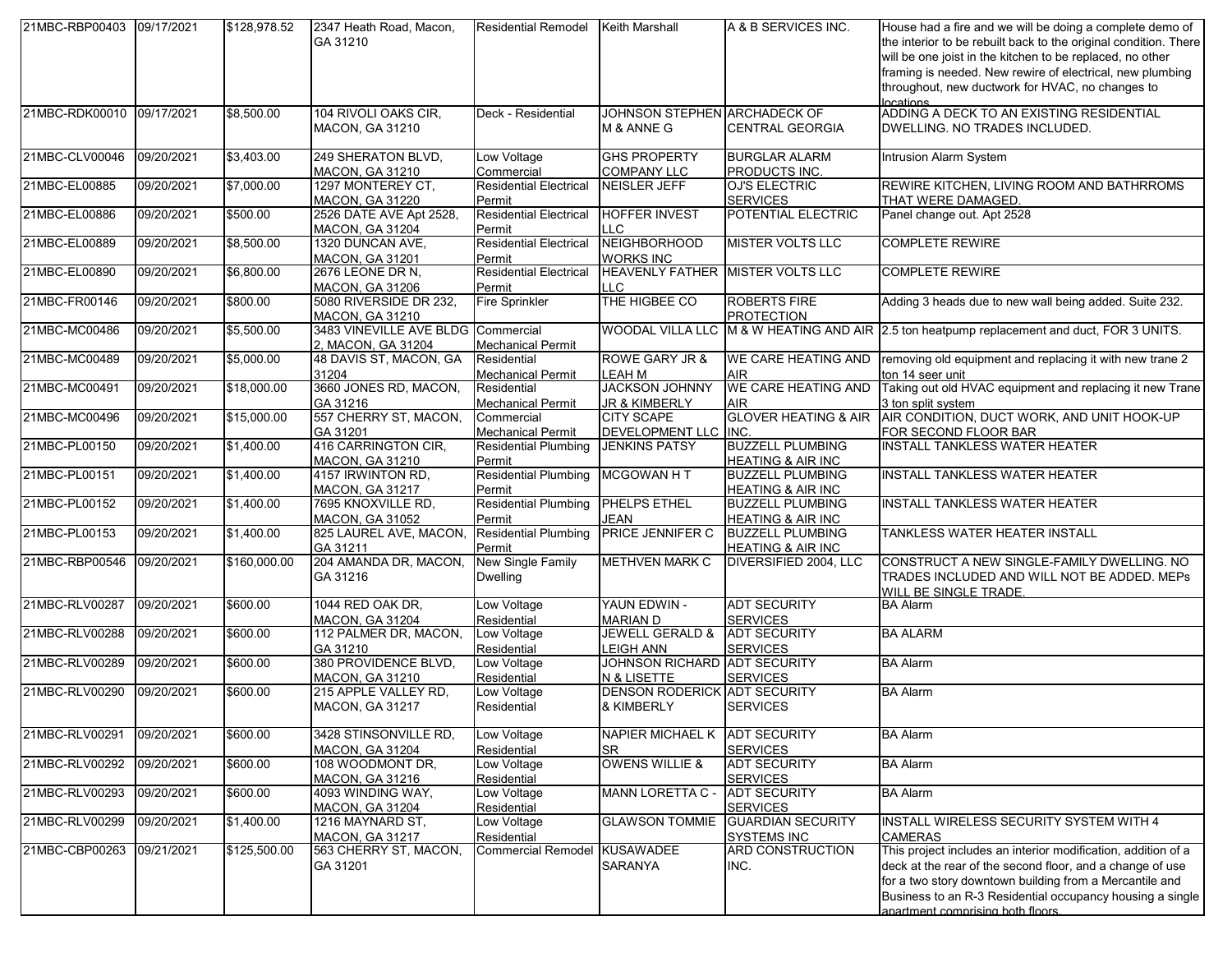| 21MBC-CBP00285 09/21/2021 |            | \$2,000.00   | 470F FIRST STREET,<br><b>MACON, GA 31201</b>     | Commercial Remodel Tony Doolin              |                                                      | STAFFORD BUILDERS &<br>CONSULTANTS, INC.             | To construct two walls - One to separate the bar area from<br>kitchen/prep area; one to create privacy entrance/exit from<br>restroom and create drink/soda station |
|---------------------------|------------|--------------|--------------------------------------------------|---------------------------------------------|------------------------------------------------------|------------------------------------------------------|---------------------------------------------------------------------------------------------------------------------------------------------------------------------|
| 21MBC-EL00893             | 09/21/2021 | \$800.00     | 6118 GAMBLE RD, MACON,<br>GA 31216               | <b>Residential Electrical</b><br>Permit     | <b>BROCK BRENT</b>                                   |                                                      | <b>NEW SERVICE</b>                                                                                                                                                  |
| 21MBC-EL00894             | 09/21/2021 | \$600.00     | 1287 HARTLEY ST,<br><b>MACON, GA 31206</b>       | <b>Residential Electrical</b><br>Permit     | <b>HERBERT</b><br><b>INVESTORS LLC</b>               | <b>GENERAL SCIENTIFIC</b>                            | <b>SERVICE UPGRADE</b>                                                                                                                                              |
| 21MBC-FR00103             | 09/21/2021 | \$44,625.00  | 421 LAMAR RD N BLDG 2,<br><b>MACON, GA 31220</b> | <b>Fire Sprinkler</b>                       | C & SL PROPERTIES US SPRINKLER INC.<br><b>LLC</b>    |                                                      | Fire Sprinkler Shop Drawings Building 2                                                                                                                             |
| 21MBC-MC00497             | 09/21/2021 | \$7,500.00   | 1185 LAWTON DR.<br><b>MACON, GA 31201</b>        | Residential<br><b>Mechanical Permit</b>     | HAMLIN CORTNEY CAIR MASTERS OF                       | <b>MACON LLC</b>                                     | COMPLETE HVAC SYSTEM INSTALLATION                                                                                                                                   |
| 21MBC-MC00499             | 09/21/2021 | \$5,000.00   | 1231 WEST GRENADA<br>TERR, MACON, GA 31206       | Residential<br><b>Mechanical Permit</b>     | PEREZ RAMIREZ<br><b>OSCAR N ETAL</b>                 | & AIR                                                | ALL AMERICAN HEATING REPLACE INDOOR AND OUTDOOR UNIT.                                                                                                               |
| 21MBC-PL00164             | 09/21/2021 | \$5,000.00   | 2966 EMERSON CIR,<br><b>MACON, GA 31206</b>      | <b>Residential Plumbing</b><br>Permit       | PAMELA DENISE<br>ABNEY &                             | MR. ROOTER PLUMBING                                  | Install sewer lateral from location of the house to the sewer<br>main in back of property                                                                           |
| 21MBC-PO00027             | 09/21/2021 | \$35,000.00  | 149 WOLF CREEK DR N,<br>MACON, GA 31210          | Pool - Residential                          | <b>BALDWIN KIMBERLY PAMLICO POOL</b><br>W            | COMPANY, INC.                                        | INSTALLATION OF 18' X 36' VINYL SWIMMING POOL<br>WITH FIBERGLASS SPILLOVER SPA<br>CONCRETE DECKING AROUND POOL                                                      |
| 21MBC-RBP00547            | 09/21/2021 | \$288,990.00 | 101 River Birch Lane,<br>Macon, GA 31216         | <b>New Single Family</b><br><b>Dwelling</b> | <b>Liberty Communities,</b><br>LLC.                  | <b>LIBERTY COMMUNITIES</b><br>LLC                    | New single family residential dwelling.                                                                                                                             |
| 21MBC-RBP00548            | 09/21/2021 | \$277,990.00 | 102 River Birch Lane,<br>Macon, GA 31216         | New Single Family<br><b>Dwelling</b>        | Liberty Communities,<br><b>LLC</b>                   | <b>LIBERTY COMMUNITIES</b><br>LLC                    | New single family residential dwelling.                                                                                                                             |
| 21MBC-RBP00549            | 09/21/2021 | \$288,990.00 | 104 River Birch Lane,<br>Macon, GA 31216         | <b>New Single Family</b><br><b>Dwelling</b> | Liberty Communities,<br><b>LLC</b>                   | <b>LIBERTY COMMUNITIES</b><br><b>LLC</b>             | New single family residential dwelling.                                                                                                                             |
| 21MBC-RBP00550            | 09/21/2021 | \$125,000.00 | 117 TROON WAY, MACON.<br>GA 31210                | <b>Residential Addition</b>                 | <b>FLOURNOY MEGAN</b><br>P &                         | <b>MARK SEXTON</b><br><b>CONSTRUCTION LLC</b>        | ADDITION TO EXISTING HOME, NEW DEN, BATHROOM<br><b>AND DECK</b>                                                                                                     |
| 21MBC-RBP00551            | 09/21/2021 | \$4,500.00   | 2181 MELTON AVE,<br>MACON, GA 31217              | <b>Residential Remodel</b>                  | <b>DIXON JOHNNY</b>                                  | DIVERSIFIED 2004, LLC                                | RENOVATIONS TO EXISTING HOME, REPLACE<br>CEILING JOISTS, RAFTERS AND DECKING AS<br>NEEDED. REBUILD WALL AND REPLACE SHINGLES.                                       |
| 21MBC-RLV00303            | 09/21/2021 | \$720.00     | 6519 YELLOWSTONE WAY.<br><b>MACON, GA 31052</b>  | , Low Voltage<br>Residential                | O                                                    | THURMAN WILBERT KEN'S STEREO-VIDEO<br>JUNCTION, INC. | INSTALL LOW VOLTAGE SOUND SYSTEM.                                                                                                                                   |
| 21MBC-DM00101             | 09/22/2021 | \$3,000.00   | 3873 JEFFERSONVILLE<br>RD, MACON, GA 31217       | Demolition                                  | <b>OWEN MIRANDA</b><br><b>ALLEEN</b>                 | SOUTHERN DIRTWORKS, Demolish house<br><b>LLC</b>     |                                                                                                                                                                     |
| 21MBC-DM00102             | 09/22/2021 | \$4,000.00   | 2661 ALLEN RD, MACON,<br>GA 31216                | Demolition                                  | <b>PROJECT</b><br>DEVELOPMENT AND LLC<br><b>MGMT</b> | SOUTHERN DIRTWORKS, Demolish house                   |                                                                                                                                                                     |
| 21MBC-EL00716             | 09/22/2021 | \$38,424.00  | 2933 KING ALFRED DR,<br>MACON, GA 31204          | <b>Residential Electrical</b><br>Permit     | <b>JOHNSON JEFFREY</b><br>R JR.                      | <b>MARC JONES</b><br><b>CONSTRUCTION LLC</b>         | Install solar panels to existing residential roof and complete<br>wiring. Temporary disconnect needed for panel upgrade                                             |
| 21MBC-EL00892             | 09/22/2021 | \$734.00     | 665 THURMOND DR,<br><b>MACON, GA 31204</b>       | <b>Residential Electrical</b><br>Permit     | VANDERHEYDEN<br><b>DUSTIN M</b>                      | SERVICE ELECTRIC INC.                                | Replace mast                                                                                                                                                        |
| 21MBC-EL00896             | 09/22/2021 | \$250.00     | 1116 FORSYTH AVE UNIT<br>A, MACON, GA 31217      | <b>Residential Electrical</b><br>Permit     | <b>MARTIN DAYLON</b>                                 | M.A.B. ELECTRICAL<br><b>SERVICE</b>                  | inspection for restoring service with Ga Power                                                                                                                      |
| 21MBC-EL00897             | 09/22/2021 | \$200.00     | 145 ASTON HALL, MACON,<br>GA 31210               | <b>Residential Electrical</b><br>Permit     | <b>MALHOTRA</b><br>PREMILA &<br><b>SURENDER</b>      | <b>ARNOLD &amp; BRICKLE</b><br>ELEC INC.             | <b>REMETER THE HOME</b>                                                                                                                                             |
| 21MBC-EL00898             | 09/22/2021 | \$200.00     | 3993 SAN JUAN AVENUE,<br><b>MACON, GA 31206</b>  | <b>Residential Electrical</b><br>Permit     | <b>ISRAEL G SMALL</b>                                | <b>GENERAL SCIENTIFIC</b>                            | <b>ATTACH SERVICE CABLE</b>                                                                                                                                         |
| 21MBC-FR00140             | 09/22/2021 | \$1,200.00   | 1560 Eisenhower Parkway,<br>Macon, GA 31206      | Fire Extinguishing<br>System                | <b>Rick Rakusin</b>                                  | <b>FIRE SHIELD LLC</b>                               | Fire Suppression System install                                                                                                                                     |
| 21MBC-RLV00300            | 09/22/2021 | \$600.00     | 349 HAWTHORN TRL,<br><b>MACON, GA 31210</b>      | Low Voltage<br>Residential                  | <b>BROUWER GASTON ADT SECURITY</b><br>& SHAVONNE     | <b>SERVICES</b>                                      | <b>BA Alarm</b>                                                                                                                                                     |
| 21MBC-RLV00301            | 09/22/2021 | \$600.00     | 5798 RIVOLI DR, MACON,<br>GA 31210               | Low Voltage<br>Residential                  | TAYLOR ANGELA P                                      | <b>ADT SECURITY</b><br><b>SERVICES</b>               | <b>BA</b> Alarm                                                                                                                                                     |
| 21MBC-RLV00302            | 09/22/2021 | \$600.00     | 3408 BRIDGEWOOD DR,<br><b>MACON, GA 31216</b>    | Low Voltage<br>Residential                  | <b>MOFVII PROPERTY</b><br>CO LLC                     | <b>ADT SECURITY</b><br><b>SERVICES</b>               | <b>BA Alarm</b>                                                                                                                                                     |
| 21MBC-RLV00304            | 09/22/2021 | \$600.00     | 2461 WESLEYAN DR N,<br><b>MACON, GA 31210</b>    | Low Voltage<br>Residential                  | <b>MOSSO RICHARD A</b><br><b>ETAL</b>                | ADT SECURITY<br><b>SERVICES</b>                      | <b>BA Alarm</b>                                                                                                                                                     |
| 21MBC-RO00224             | 09/22/2021 | \$6,100.00   | 353 SPIKES ST, MACON,<br>GA 31206                | <b>Residential Reroof</b>                   | ROBINSON CLARA<br><b>BELL HEIRS</b>                  | PLATINUM ROOFING                                     | New roof installation                                                                                                                                               |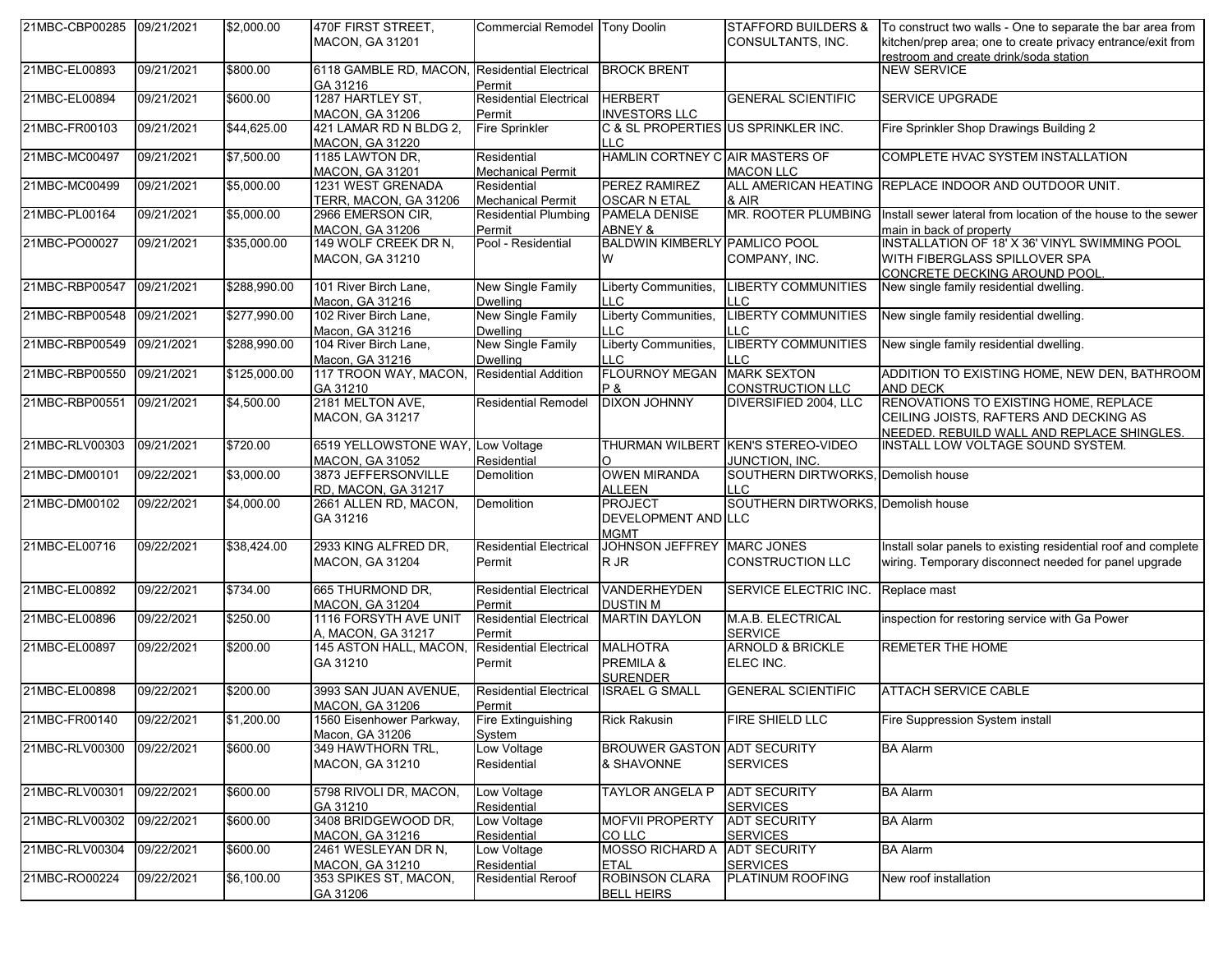| 21MBC-CBP00251 | 09/23/2021 | \$83,600.00  | 4701 LOG CABIN DR,<br><b>MACON, GA 31204</b>                             | Commercial Remodel SAM'S REAL                 | <b>ESTATE BUSINESS</b>                                | <b>PRIME RETAIL</b><br>SERVICES, INC.      | Sam's Club - Interior demolition, Add new rotisserie ovens,<br>Add new grease collection system, Replace rotisserie hood<br>and exhaust fan, Add backsplash                                                                                                                                                                                                                                |
|----------------|------------|--------------|--------------------------------------------------------------------------|-----------------------------------------------|-------------------------------------------------------|--------------------------------------------|--------------------------------------------------------------------------------------------------------------------------------------------------------------------------------------------------------------------------------------------------------------------------------------------------------------------------------------------------------------------------------------------|
| 21MBC-CFN00001 | 09/23/2021 | \$200,000.00 | 928 MARTIN LUTHER KING Fence - Commercial<br>JR BLVD, MACON, GA<br>31201 |                                               | <b>MACON WATER</b><br><b>AUTHORITY</b>                | <b>OGLES CONSTRUCTION</b>                  | Not a permit for a commercial retaining wall but to just<br>replace portions of existing site fencing and install new site<br>fencing and gates. New masonry piers, aluminum fencing &<br>chain link fencing. The location extends along MLK Jr. Blvd<br>from Hazel street to Oglethorpe Street. (928, 1090, 1108,<br>1124, 1138, & 1158 MLK Jr. Blvd. as well as 304 & 360 Bay<br>Street) |
| 21MBC-DM00103  | 09/23/2021 | \$2,000.00   | 958 ELM ST, MACON, GA<br>31201                                           | Demolition                                    | <b>LOCKHART</b><br><b>PROPERTY</b><br><b>HOLDINGS</b> | LLC                                        | SOUTHERN DIRTWORKS, Demolish house for Mayor's Blight project                                                                                                                                                                                                                                                                                                                              |
| 21MBC-DM00104  | 09/23/2021 | \$2,000.00   | 4314 MARION AVE,<br><b>MACON, GA 31206</b>                               | Demolition                                    | <b>BROWN MARSHALL</b><br>D.                           | LLC                                        | SOUTHERN DIRTWORKS, Demolish house for Mayor's Blight project                                                                                                                                                                                                                                                                                                                              |
| 21MBC-EL00900  | 09/23/2021 | \$250.00     | 1116 FORSYTH AVE UNIT<br><b>B, MACON, GA 31217</b>                       | <b>Residential Electrical</b><br>Permit       | <b>MARTIN DAYLON</b>                                  | M.A.B. ELECTRICAL<br><b>SERVICE</b>        | Inspection to restore service with Ga Power                                                                                                                                                                                                                                                                                                                                                |
| 21MBC-EL00901  | 09/23/2021 | \$1,000.00   | 2301 HOUSTON AVE APT<br>16-B, MACON, GA 31206                            | Residential Electrical<br>Permit              | BOWDEN-<br>PENDLETON INC                              | LEWIS ELECTRIC, LLC                        | This unit has been vacant with power off for over a year. A<br>new tenant is to be moving in and Georgia Power will not<br>turn on power without an inspection since the unit has been<br>off for greater than one year.                                                                                                                                                                   |
| 21MBC-EL00902  | 09/23/2021 | \$1,000.00   | 3401 HOUSTON AVE APT<br>P8, MACON, GA 31206                              | <b>Residential Electrical</b><br>Permit       | BOWDEN-<br>PENDLETON INC                              | LEWIS ELECTRIC, LLC                        | This unit has been vacant for over a year and Georgia<br>Power will not turn on power without an inspection.                                                                                                                                                                                                                                                                               |
| 21MBC-EL00903  | 09/23/2021 | \$300.00     | 798 FORT HILL STREET,<br><b>MACON, GA 31217</b>                          | Residential Electrical<br>Permit              |                                                       | <b>GENERAL SCIENTIFIC</b>                  | <b>CHANGE METER BASE</b>                                                                                                                                                                                                                                                                                                                                                                   |
| 21MBC-EL00904  | 09/23/2021 | \$375.00     | 4057 FOREST AVE W,<br><b>MACON, GA 31204</b>                             | Residential Electrical<br>Permit              |                                                       | SOLOMON JAMES & HOGAN'S ELECTRIC           | <b>REPLACING TEMP POLE</b>                                                                                                                                                                                                                                                                                                                                                                 |
| 21MBC-MC00501  | 09/23/2021 | \$3,500.00   | 4315 JONES RD, MACON,<br>GA 31216                                        | <b>Mechanical Permit</b>                      | <b>ANDERSON FRANK</b>                                 | <b>SOUTHERN COMFORT</b><br><b>HVAC INC</b> | Install 5 ton heat pump and 5 ton cased evaporator coil.                                                                                                                                                                                                                                                                                                                                   |
| 21MBC-PO00028  | 09/23/2021 | \$44,000.00  | 309 HANNAH CT, MACON,<br>GA 31220                                        | Pool - Residential                            | <b>DENNIS MATTHEW</b><br>JR &                         | PAMLICO POOL<br>COMPANY, INC.              | INSTALLATION OF 20'X40' FREEFORM GUNITE<br>SWIMMING POOL WITH CONCRETE DECKING                                                                                                                                                                                                                                                                                                             |
| 21MBC-RBP00555 | 09/23/2021 | \$12,700.00  | 405 KENNA WAY, MACON,<br>GA 31052                                        | Accessory Building -<br>Residential           | <b>STACKS DANIEL S &amp;</b><br>LAURA                 |                                            | CONSTRUCTION OF RESIDENTIAL ACCESSORY<br><b>BUILDING INCLUDING ELECTRICAL</b>                                                                                                                                                                                                                                                                                                              |
| 21MBC-CBP00206 | 09/24/2021 | \$14,000.00  | 582 POPLAR ST, MACON,<br>GA 31201                                        | Commercial Remodel GTC 5 0 LLC                |                                                       | TRITT CONSTRUCTION<br>CO                   | AN EXISTING ROOM WILL BE TAKEN OUT, A WALL (6")<br>AND DOOR WILL BE ADDED, ONE ELECTRICAL<br>CIRCUIT WILL BE RUN, REPLACE FLOORING, RE-<br>PAINT. INSTALL NEW LIGHTS                                                                                                                                                                                                                       |
| 21MBC-EL00774  | 09/24/2021 | \$1,357.50   | 5019 SOLDAD CT, MACON,<br>GA 31210                                       | <b>Residential Electrical</b><br>Permit       | <b>WYTCHE XAVIER</b>                                  | <b>PRO TECH PLUMBING</b>                   | REPLACE ELECTRIC WATER HEATER                                                                                                                                                                                                                                                                                                                                                              |
| 21MBC-EL00887  | 09/24/2021 | \$475.04     | 183 SPRING ST, MACON,<br>GA 31201                                        | Commercial Electrical SALTER ONE<br>Permit    | HUNDRED NINETY-                                       | SERVICE ELECTRIC INC.                      | 195 Spring St Ste C: Inspection to have power reconnected                                                                                                                                                                                                                                                                                                                                  |
| 21MBC-EL00891  | 09/24/2021 | \$1,200.00   | 4359 PIO NONO AVE,<br><b>MACON, GA 31206</b>                             | Commercial Electrical MINTON MACK B<br>Permit |                                                       | <b>STRONG ELECTRICAL</b><br><b>SVCS</b>    | Repair damaged weatherhead riser and replace meter<br>base for 100 amp 120/240 electrical service                                                                                                                                                                                                                                                                                          |
| 21MBC-EL00895  | 09/24/2021 | \$5,000.00   | 3443 CHARLESTON CIR,<br><b>MACON, GA 31204</b>                           | <b>Residential Electrical</b><br>Permit       | <b>BLN PROPERTIES</b><br><b>LLC</b>                   | LEWIS ELECTRIC, LLC                        | Rewire of residence.                                                                                                                                                                                                                                                                                                                                                                       |
| 21MBC-EL00905  | 09/24/2021 | \$100.00     | 901 ALLEN RD N, MACON,<br>GA 31216                                       | <b>Residential Electrical</b><br>Permit       | <b>LUNSFORD TREE</b><br>SERVICE INC                   | <b>RITE-WAY ELECTRIC</b>                   | EXISTING 50 AMP RV SERVICE POLE NEEDING<br>POWER ESTABLISHED                                                                                                                                                                                                                                                                                                                               |
| 21MBC-EL00907  | 09/24/2021 | \$500.00     | 120 TOM HILL SR BLVD,<br>MACON, GA 31210                                 | <b>Commercial Electrical</b><br>Permit        | <b>YELLOW BIRD</b><br><b>HOLDINGS LLC &amp;</b>       | <b>WACHTER INC.</b>                        | We are installing up to 4 low voltage data cables for the<br>printer, credit card reader and registers inside of the<br>tropical smoothie. All work is under 24 volts                                                                                                                                                                                                                      |
| 21MBC-EL00908  | 09/24/2021 | \$1,800.00   | 3889 BRISCO RD, MACON,<br>GA 31217                                       | <b>Residential Electrical</b><br>Permit       | <b>VEAL MATTIE MAE</b><br><b>MOFFET HEIRS</b>         | <b>GENERAL SCIENTIFIC</b>                  | REWIRE.                                                                                                                                                                                                                                                                                                                                                                                    |
| 21MBC-EL00909  | 09/24/2021 | \$2,500.00   | 4315 ELKAN AVE, MACON,<br>GA 31206                                       | <b>Residential Electrical</b><br>Permit       | <b>MODERN DAY</b><br><b>HOUSING LLC</b>               | <b>GENERAL SCIENTIFIC</b>                  | <b>REWIRE</b>                                                                                                                                                                                                                                                                                                                                                                              |
| 21MBC-PL00163  | 09/24/2021 | \$1,800.00   | 644 MILLRUN CT, MACON,<br>GA 31210                                       | <b>Plumbing Permit</b>                        | <b>MOODY ROBERT B</b><br>III & SHERRI                 | PRO TECH PLUMBING                          | <b>GAS WATER HEATER</b>                                                                                                                                                                                                                                                                                                                                                                    |
| 21MBC-PL00166  | 09/24/2021 | \$1,199.54   | 4439 SUMMERHILL DR,<br><b>MACON, GA 31204</b>                            | <b>Plumbing Permit</b>                        | <b>STEWART</b><br><b>SHANDRA M</b>                    | PRO TECH PLUMBING                          | replace gas water heater                                                                                                                                                                                                                                                                                                                                                                   |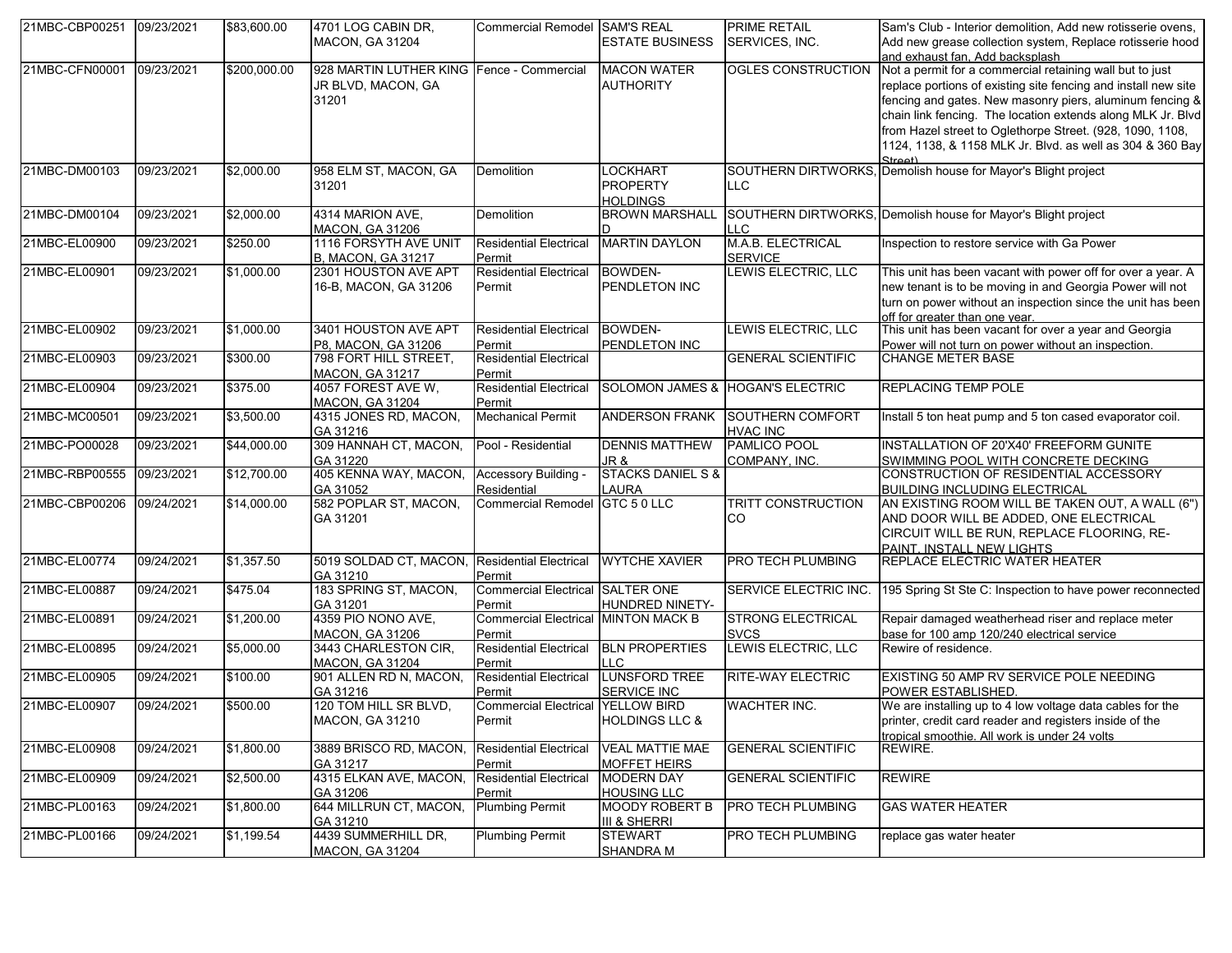| 21MBC-PL00167             | 09/24/2021 | \$3,537.62     | 4062 MEADOWBROOK DR, Residential Plumbing<br><b>MACON, GA 31204</b> | Permit                                  | <b>EDWARDS</b><br>BENJALYN                        | <b>LOCKETT PLUMBING</b>                                  | INSTALL NEW WATER SERVICE FROM METER TO<br>HOME.<br>EXISTING SERVICE WILL BE BYPASSED AND<br>DISCONTINUED.<br>ALSO INSTALL PRV IF WATER PRESSURE EXCEEDS<br>80 PSI.<br>REPAIR WATER SERVICE AND SEWER LATERAL AS<br>NEEDED                                                                                                                                                                                                                                                                                                                                                                                                                                                                                                                                                                                                                                                                                                                                                                                                                                                                                                                                                                                          |
|---------------------------|------------|----------------|---------------------------------------------------------------------|-----------------------------------------|---------------------------------------------------|----------------------------------------------------------|---------------------------------------------------------------------------------------------------------------------------------------------------------------------------------------------------------------------------------------------------------------------------------------------------------------------------------------------------------------------------------------------------------------------------------------------------------------------------------------------------------------------------------------------------------------------------------------------------------------------------------------------------------------------------------------------------------------------------------------------------------------------------------------------------------------------------------------------------------------------------------------------------------------------------------------------------------------------------------------------------------------------------------------------------------------------------------------------------------------------------------------------------------------------------------------------------------------------|
| 21MBC-PO00029             | 09/24/2021 | \$40,000.00    | 4284 OLD CLUB RD E.<br><b>MACON, GA 31210</b>                       | Pool - Residential                      | EUBANKS JOHN D & PAMLICO POOL<br><b>KATHERINE</b> | COMPANY, INC.                                            | INSTALLATION OF 18' X 40' GUNITE SWIMMING POOL<br><b>WITH SPA</b><br>CONCRETE DECKING AROUND POOL                                                                                                                                                                                                                                                                                                                                                                                                                                                                                                                                                                                                                                                                                                                                                                                                                                                                                                                                                                                                                                                                                                                   |
| 21MBC-CBP00262 09/27/2021 |            | \$10,000.00    | 5577 THOMASTON RD<br>SUITE B400, MACON, GA<br>31220                 | Commercial Remodel SALIM RAJAN          |                                                   | <b>GOLDSTONE GENERAL</b><br>CONTRACTOR, INC.             | Construct restroom and fit out tenant space for new<br>business. This is a first generation renovation.                                                                                                                                                                                                                                                                                                                                                                                                                                                                                                                                                                                                                                                                                                                                                                                                                                                                                                                                                                                                                                                                                                             |
| 21MBC-CBP00264            | 09/27/2021 | \$98,000.00    | 4226 HARTLEY BRIDGE<br>RD, MACON, GA 31216                          | <b>Commercial Remodel</b>               | <b>TAMGLOW FAMILY</b><br>LLLP ETAL                | <b>SPILLERS DESIGN &amp;</b><br><b>CONSTRUCTION, LLC</b> | Renovation of old medical office into a new medical office<br>building                                                                                                                                                                                                                                                                                                                                                                                                                                                                                                                                                                                                                                                                                                                                                                                                                                                                                                                                                                                                                                                                                                                                              |
| 21MBC-CBP00265            | 09/27/2021 | \$2,000,000.00 | 5996 Zebulon Road, Macon,<br>GA 31210                               | <b>Commercial Remodel</b>               | <b>SOUTHERN</b><br>THEATRES                       | <b>MAPP LA LLC</b>                                       | THE PROJECT INCLUDES AN AUDITORIUM RECLINER<br>CONVERSION. SCOPE INCLUDES ARCHITECTURAL,<br>STRUCTURAL,<br>AND ELECTRICAL WORK.<br>AUDITORIUMS (RECLINER CONVERSION):<br>1. REMOVE EXISTING SEATS AND AISLE LIGHTING<br>2. REMOVE EXISTING FLOOR FINISHES<br>3. REMOVE EXISTING HANDRAILS AS NEEDED<br>4. REMOVE EXISTING WALL CARPET<br>5. INSTALL NEW OVERBUILD PLATFORMS<br>CONSTRUCTED WITH STRUCTO-CRETE WITH<br><b>INTEGRATED NEW</b><br>ELECTRICAL OUTLETS FOR RECLINERS<br>6. PATCH WALL FINISHES TO WORK WITH NEW<br>PLATFORM ARRANGEMENT & INSTALL NEW WALL<br><b>CARPET</b><br>7. INSTALL NEW FLOOR FINISHES, RAILINGS, AISLE<br>LIGHTING, AND RECLINERS<br>8. INSTALL NEW RECLINER SEATS<br>9. RAISE WALL TRIM AS NEEDED. PAINT WALL TRIM<br>BLACK.<br>PROJECTION ROOM (MEZZANINE):<br>1. VERIFY EXISTING PROJECTION SIGHT LINE. RAISE<br>PROJECTORS AND PROJECTION WINDOW AS<br>NEEDED.<br>2. INSTALL PROJECTION PLATFORMS AND<br>ACCESSED STAIRS AS NEEDED.<br>AREAS NOT IN SCOPE:<br>1. LOBBY, MANAGEMENT AREA, CONCESSIONS,<br>CONCESSION SUPPORT, RESTROOMS, STORAGE<br>ROOMS, JANITOR<br>CLOSETS, OFFICES, EQUIPMENT ROOMS, STAIRS,<br>ELEVATORS.<br>2. AUDITORIUM WALL INSULATION AND DRAPERY TO |
| 21MBC-EL00906             | 09/27/2021 | \$800.00       | 1980 RIVERSIDE DR,<br><b>MACON, GA 31204</b>                        | <b>Commercial Electrical</b><br>Permit  |                                                   | 1990 RIVERSIDE LLC STRONG ELECTRICAL<br><b>SVCS</b>      | Replace 225 amp main breaker, bad breaker                                                                                                                                                                                                                                                                                                                                                                                                                                                                                                                                                                                                                                                                                                                                                                                                                                                                                                                                                                                                                                                                                                                                                                           |
| 21MBC-EL00910             | 09/27/2021 | \$150.00       | 3403 TAMPLIN TERR,<br><b>MACON, GA 31206</b>                        | <b>Residential Electrical</b><br>Permit | 10-74 PROPERTIES<br>LLC.                          | <b>B-SAFE ELECTRIC</b>                                   | Need electrical inspection to get meter turned on                                                                                                                                                                                                                                                                                                                                                                                                                                                                                                                                                                                                                                                                                                                                                                                                                                                                                                                                                                                                                                                                                                                                                                   |
| 21MBC-EL00911             | 09/27/2021 | \$10,000.00    | 3284 VINEVILLE AVE,<br><b>MACON, GA 31204</b>                       | <b>Commercial Electrical</b><br>Permit  | <b>KEENE</b><br>PROPERTIES INC                    | <b>EXPERT ELECTRIC</b>                                   | INSTALL GENERAL LIGHTING RECEPTACLES AND<br>NEW SERVICE                                                                                                                                                                                                                                                                                                                                                                                                                                                                                                                                                                                                                                                                                                                                                                                                                                                                                                                                                                                                                                                                                                                                                             |
| 21MBC-MC00352             | 09/27/2021 | \$5,100.00     | 2532 ALLEN RD, MACON,<br>GA 31216                                   | Commercial<br><b>Mechanical Permit</b>  | MABBETT J R & SON PRUETT AIR<br><b>INC</b>        | CONDITIONING ASSOC.                                      | Carrier 2 1/2 ton 14 seer Heat pump Split                                                                                                                                                                                                                                                                                                                                                                                                                                                                                                                                                                                                                                                                                                                                                                                                                                                                                                                                                                                                                                                                                                                                                                           |
| 21MBC-MC00498             | 09/27/2021 | \$98,440.00    | 325 FIFTH ST, MACON, GA<br>31201                                    | Commercial<br><b>Mechanical Permit</b>  | CAPITAL CITY BANK HAYS SERVICE LLC                |                                                          | Replace two 25 ton rooftop package HVAC units                                                                                                                                                                                                                                                                                                                                                                                                                                                                                                                                                                                                                                                                                                                                                                                                                                                                                                                                                                                                                                                                                                                                                                       |